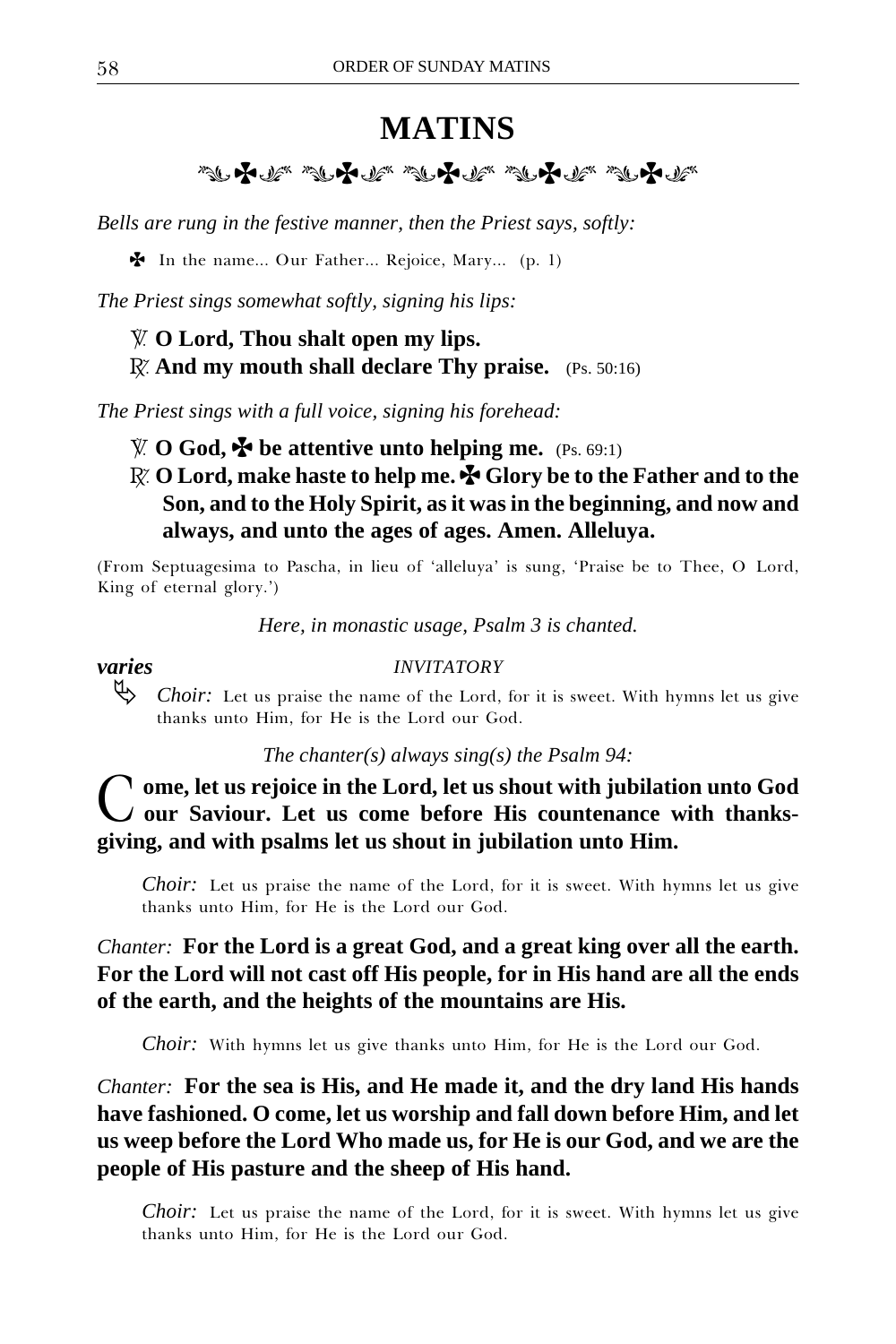*Chanter:* **Today if ye will hear His voice, harden not your hearts, as in the provocation in the day of temptation in the wilderness. For your fathers tempted Me; they proved Me and saw My works.**

Choir: With hymns let us give thanks unto Him, for He is the Lord our God.

*Chanter:* **Forty years long was I grieved with that generation, and I said: They do always err in their hearts, and they have not known My ways; so I sware in Mine anger: They shall not enter into My rest.**

Choir: Let us praise the name of the Lord, for it is sweet. With hymns let us give thanks unto Him, for He is the Lord our God.

## *Chanter:*  $\blacktriangleright$  Glory be to the Father, and to the Son, and to the Holy Spirit. **As it was in the beginning, and now and always, and unto the ages of ages. Amen.**

Choir: With hymns let us give thanks unto Him, for He is the Lord our God. Let us praise the name of the Lord, for it is sweet. With hymns let us give thanks unto Him, for He is the Lord our God.

*HYMN OF ST. GREGORY THE GREAT*

## *varies Choir 1:* Ъ

 $R$  ising in darkness, let us all keep vigil.<br>*R* Let us at all times contemplate the Psalter, **ising in darkness, let us all keep vigil. And let us sweetly hymn the Lord with every Pow'r of the spirit.** *Choir 2:*

**That as together we sing to our kind King, We may be worthy with His Saints to enter The hall of heaven, and unceasingly live That life rejoicing.** *Both choirs:*

 **The joy-creating Deity grant us this— The Son, the Father, and in equal manner, The Holy Spirit—He Whose glory through all The earth resoundeth. Amen.**

## **FIRST NOCTURN**

## *PSALM 1*

- **lessed is the man that hath not walked in the counsel of the**
- **ungodly nor stood in the way of sinners, nor sat in the seat of the pestilent.**
- **But his will is rather in the law of the Lord and in His law will he meditate day and night.**
- **And he shall be like the tree which is planted by the streams of the waters**- **which shall bring forth its fruit in its season.**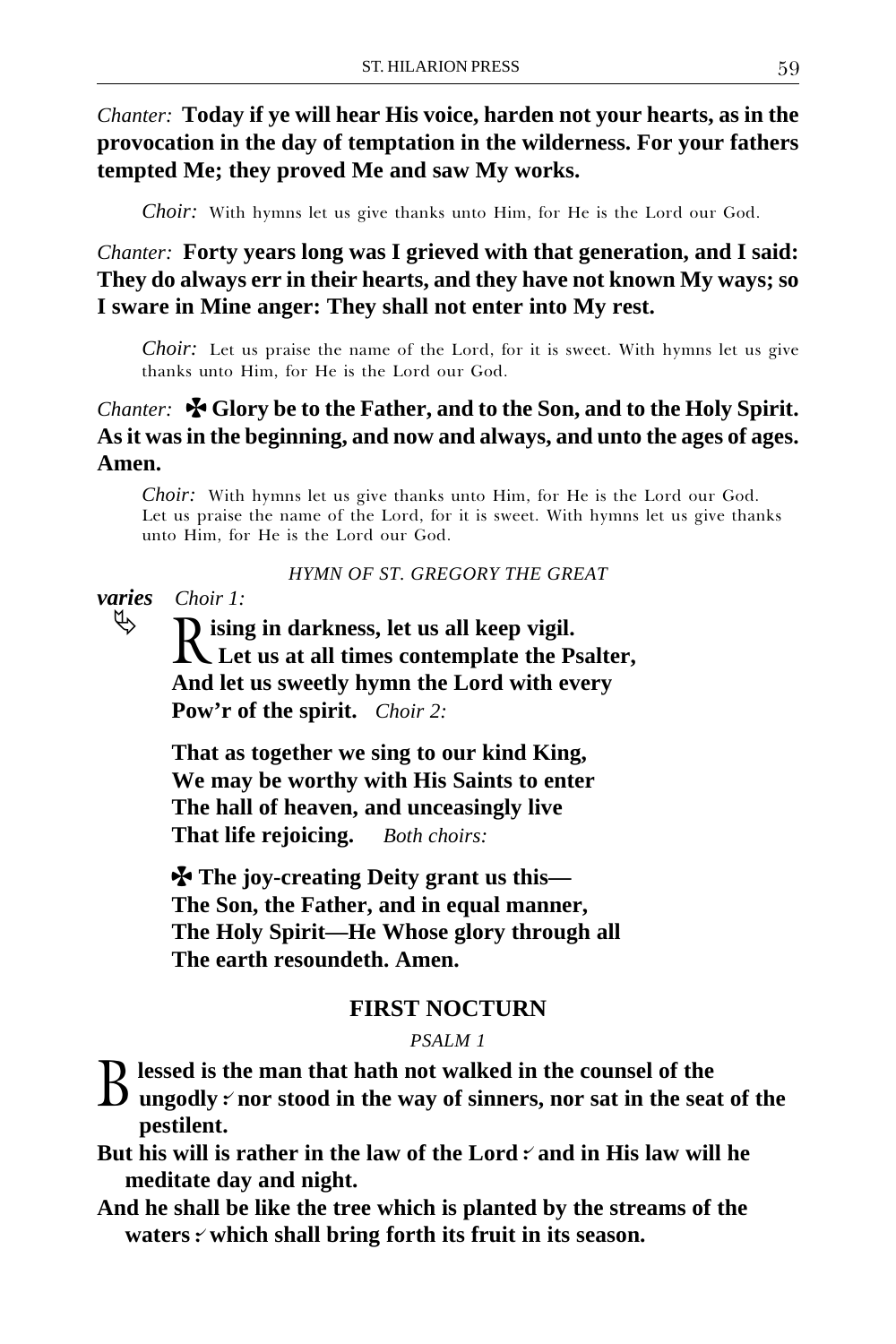- **And its leaf shall not fall and all things whatsoever he may do shall prosper.**
- **Not so are the ungodly, not so but rather they are like the chaff which the wind doth hurl away from the face of the earth.**
- **For this reason shall the ungodly not stand up in judgment**  $\cdot$  nor **sinners in the council of the righteous.**
- **For the Lord knoweth the way of the righteous and the way of the ungodly shall perish.**

*PSALM 2*

**hy** have the heathen raged : and the peoples meditated empty things? **things?**

- **The kings of the earth were aroused, and the rulers were assembled together** - **against the Lord, and against His Christ.**
- Let us break their bonds asunder  $\cdot$  and let us cast away their yoke from **us.**
- **He that dwelleth in the heavens shall laugh them to scorn and the Lord shall deride them.**
- **Then shall He speak unto them in His wrath and in His anger shall He trouble them.**
- **But as for Me, I was established as king by Him, upon Sion His holy mountain** - **proclaiming the commandment of the Lord.**
- **The Lord said unto Me: Thou art My Son** -**this day have I begotten Thee.**
- Ask of Me, and I will give Thee the nations for Thine inheritance  $\cdot$  and **the uttermost parts of the earth for Thy possession.**
- **Thou shalt herd them with a rod of iron Thou shalt shatter them like a potter's vessels.**
- **And now, O ye kings, understand be instructed, all ye that judge the earth.**

**Serve ye the Lord with fear**  $\cdot$  **and rejoice in Him with trembling.** 

Lay hold of instruction, lest at any time the Lord be angry  $\cdot$  and ye **perish from the righteous way.**

**When quickly His wrath be kindled** - **blessed are all that have put their trust in Him.**

## *PSALM 3*

 **Lord, why are they multiplied that afflict me?** : Many rise up against me. **against me.**

**Many say unto my soul**- **There is no salvation for him in his God.**

**But Thou, O Lord, art my helper** - **my glory, and the lifter up of my head.**

**I cried unto the Lord with my voice** - **and He heard me out of His holy mountain.**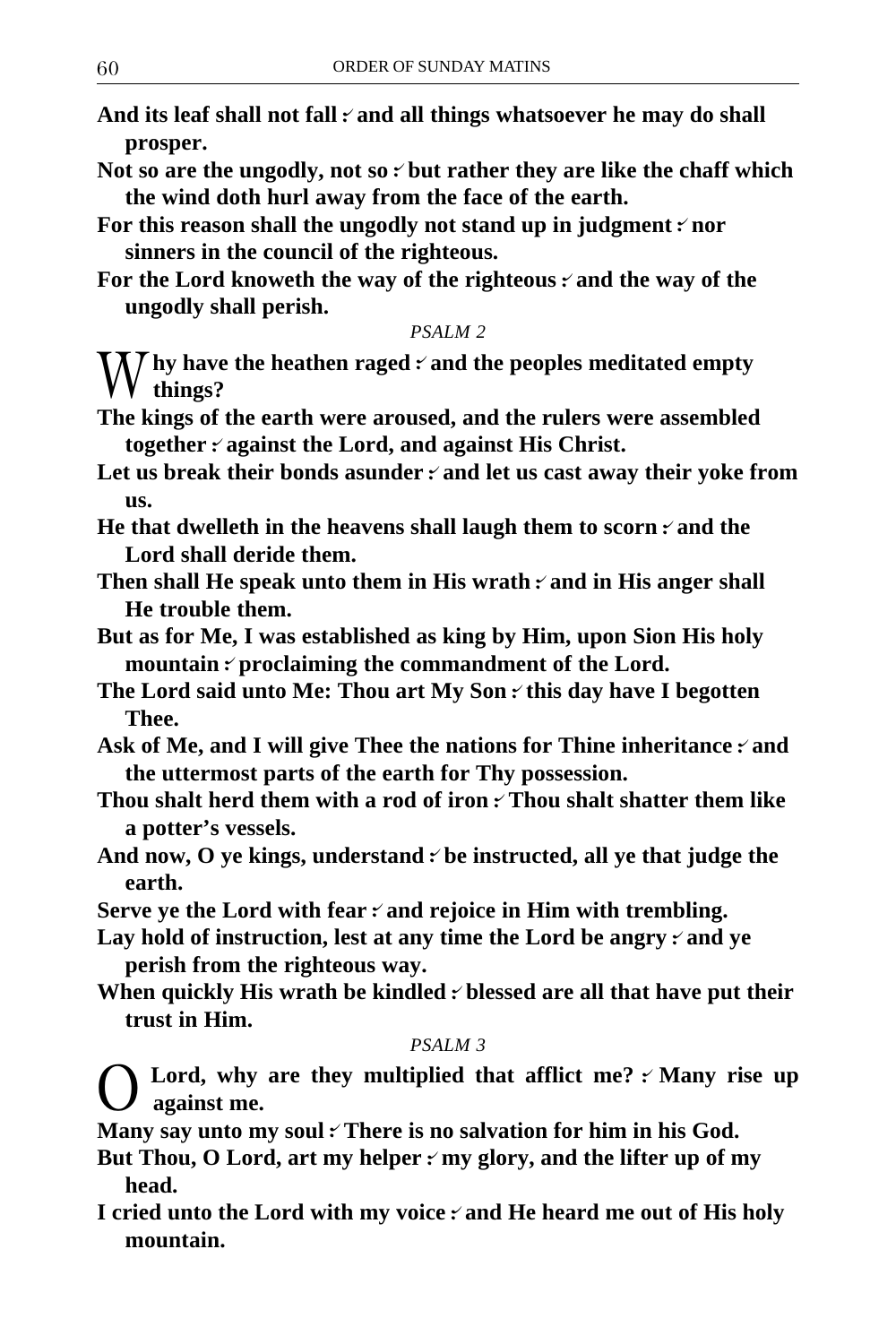**I laid me down and slept; I awoke** -**for the Lord will help me.**

**I will not be afraid of ten thousands of people that set themselves against me round about**- **arise, O Lord; save me, O my God.**

**For Thou hast smitten all who without cause are mine enemies**-**the teeth of sinners hast Thou broken.**

**Salvation is of the Lord** - **and Thy blessing is upon Thy people.**

## *PSALM 6*

 **Lord, rebuke me not in Thine anger**  $\cdot$  nor chasten me in Thy wrath. **wrath.**

**Have mercy on me, O Lord, for I am weak** - **heal me, O Lord, for my bones are troubled.**

**And my soul is troubled greatly** - **but Thou, O Lord, how long?**

- **Turn to me again, O Lord, deliver my soul save me for Thy mercy's sake.**
- **For in death there is none that is mindful of Thee and in Hades who will confess Thee?**
- will collicss Trice.<br>I toiled in my groaning *:* every night I will wash my bed; with tears will **I water my couch.**
- **Through wrath is mine eye become troubled I have grown old among all mine enemies.**
- an mine enemes.<br>Depart from me, all ye that work vanity : for the Lord hath heard the **voice of my weeping.**
- **The Lord hath heard my supplication** -**the Lord hath received my prayer.**
- **Let all mine enemies be greatly put to shame and be troubled** -**let them be turned back, and speedily be greatly put to shame.**

**Example 19 In the Father and to the Son**  $\epsilon$  and to the Holy Spirit.

As it was in the beginning, and now and always  $\cdot$  and unto the ages of **ages. Amen.**

#### *ANTIPHON*

 $varies \Rightarrow$  *Choir:* For the good deeds of his faith, he is rightly called blessed who meditateth in the law of the Lord day and night. (1:1-2)

#### *PSALM 7*

 **Lord my God, in Thee have I put my hope** -**persecute me, and do Thou deliver me.** Lord my God, in Thee have I put my hope : save me from them that

- **Lest at any time like a lion he seize my soul when there is none to redeem me, nor to save.**
- **O Lord my God, if I have done this**-**if there be injustice in my hands,**
- **If I have paid back evil to them that rendered evil unto me**  $\cdot$  **then let me fall back empty from mine enemies.**
- **Then let the enemy pursue my soul, and take it and let him tread**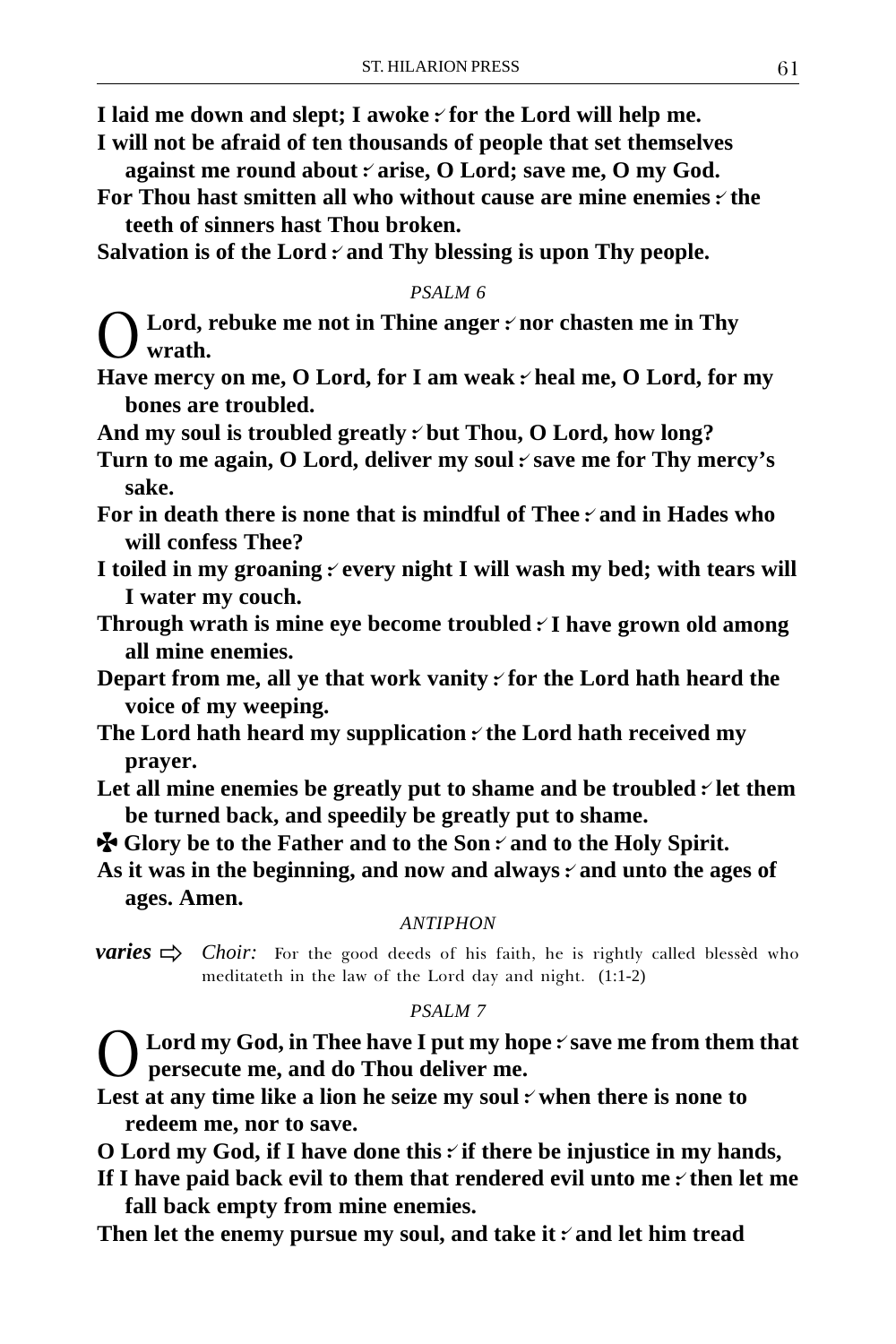**down my life into the earth, and my glory let him bring down into the dust.**

- **Arise, O Lord, in Thine anger exalt Thyself to the furthest boundaries of Thine enemies.**
- **And arouse Thyself, O Lord my God, in the commandment which Thou hast enjoined** - **and a congregation of peoples shall surround Thee.**
- **And for their sakes return Thou on high** -**the Lord shall judge the peoples.**
- **Judge me, O Lord, according to my righteousness and according to mine innocence within me.**
- **Let the wickedness of sinners be ended, and do Thou guide the righteous man** - **O God, that searchest out the hearts and reins.**
- **Righteous is my help from God Who saveth them who are upright of heart.**
- **God is a judge that is righteous, strong and forbearing and inflicteth not wrath every day.**
- Indeed what in every day.<br>
Unless ye be converted, His glittering sword shall He furbish  $\cdot$  He hath **bent His bow, and hath made it ready.**
- And on it He hath made ready the instruments of death  $\cdot$  His arrows **for them that rage hotly hath He perfected.**
- **Behold, he was in travail with unrighteousness he hath conceived toil and brought forth iniquity.**
- **He opened a pit and dug it and he shall fall into the hole which he hath made.**
- **His toil shall return upon his own head and upon his own pate shall his unrighteousness come down.**
- **I will give praise unto the Lord according to His righteousness and I will chant unto the name of the Lord Most High.**

#### *PSALM 8*

 **Lord, our Lord, how wonderful** ₹ is Thy name in all the earth.<br> **O** For Thy magnificence is lifted ₹ high above the heavens. **For Thy magnificence is lifted** - **high above the heavens.**

**Out of the mouths of babes and sucklings hast Thou perfected praise, because of Thine enemies**-**to destroy the enemy and avenger.**

- **For I will behold the heavens, the works of Thy fingers**-**the moon and the stars, which Thou hast founded.**
- **What is man, that Thou art mindful of him**  $\cdot$  or the son of man, that **Thou visitest him?**
- **Thou hast made him a little lower than the angels; with glory and honour hast Thou crowned him** - **and Thou hast set him over the works of Thy hands.**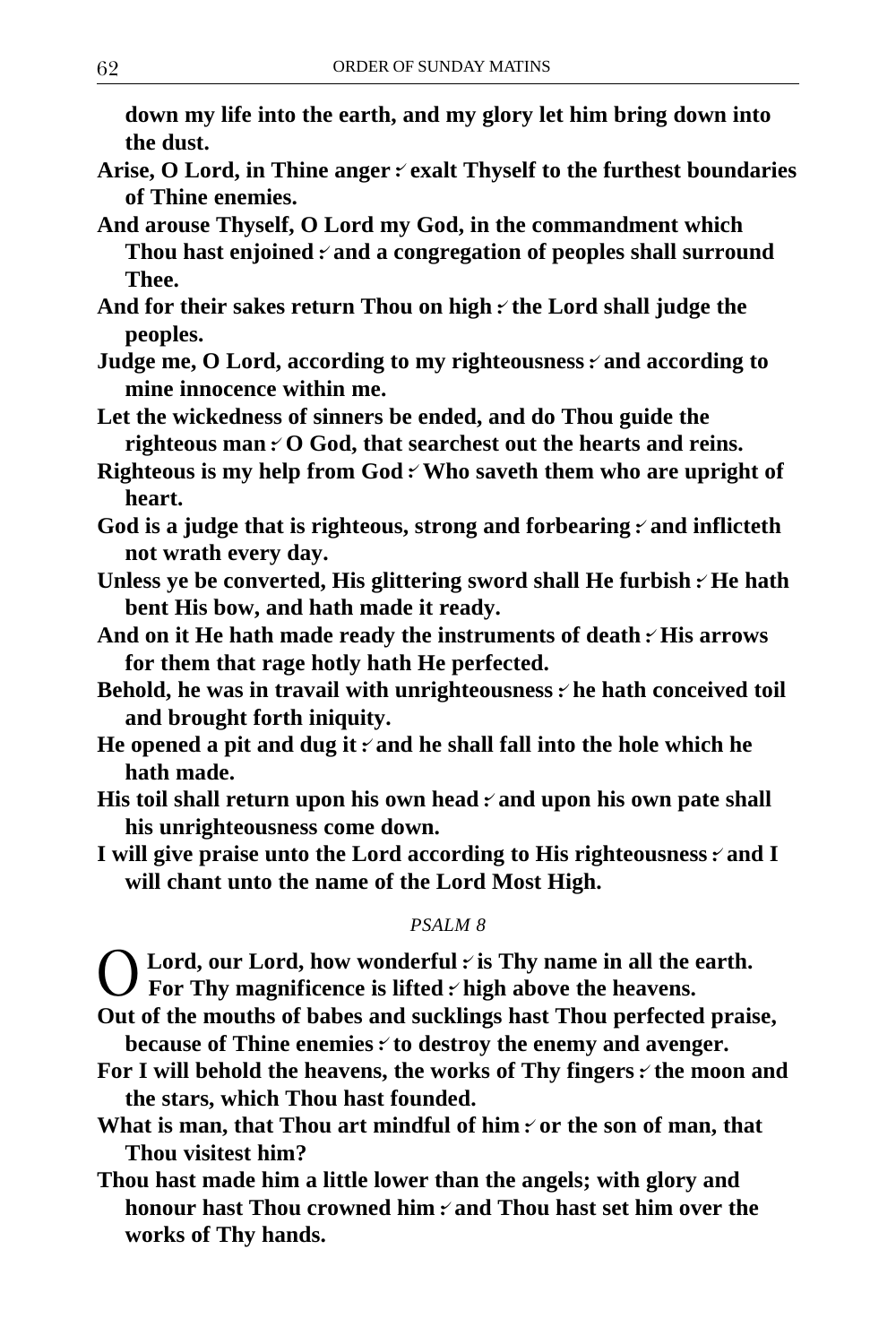- **All things hast Thou subjected under his feet, sheep and all oxen yea, and the beasts of the field,**
- **The birds of the air, and the fish of the sea** -**the things that pass through the paths of the sea.**
- **O Lord, our Lord, how wonderful**-**is Thy name in all the earth!**

*PSALM 9*

- Will confess Thee, O Lord, with my whole heart : I will tell of all Thy wonders. **wonders.**
- **I will be glad and rejoice in Thee I will chant unto Thy name, O Most High.**
- **When mine enemy be turned back : they shall grow weak and shall perish before Thy face.**
- **For Thou hast maintained my judgment and my cause Thou hast sat upon a throne, O Thou that judgest righteousness.**
- **Thou hast rebuked the heathen, and the ungodly man hath perished his name Thou hast blotted out for ever, and unto ages of ages.**
- **The swords of the enemy have utterly failed and his cities Thou hast destroyed.**
- **The remembrance of him hath perished with a resounding noise but the Lord for ever abideth.**
- **In judgment hath He prepared His throne and He Himself will judge the world in righteousness; He will judge the peoples in uprightness.**
- And the Lord is become a refuge for the poor man  $\cdot$  a helper in times of **well-being and in afflictions.**
- **And let them that know Thy name hope in Thee** -**for Thou hast not forsaken them that seek Thee, O Lord.**
- **Chant unto the Lord Who dwelleth in Sion proclaim ye His ways among the nations.**
- among the nations.<br>For He that maketh enquiry for blood hath remembered them **:** He **hath not forgotten the cry of the paupers.**
- **Have mercy on me, O Lord see my humiliation which I have suffered from mine enemies,**
- **O Thou that dost raise me up from the gates of death: that I may declare all Thy praises in the gates of the daughter of Sion.**
- **We will rejoice in Thy salvation** -**the heathen are ensnared in the destruction which they have wrought.**
- **In this snare which they hid hath their foot been caught.**
- **The Lord is known by the judgments which He executeth** -**in the works of his own hands hath the sinner been caught.**
- **Let sinners be turned away unto Hades yea, all the nations that are forgetful of God.**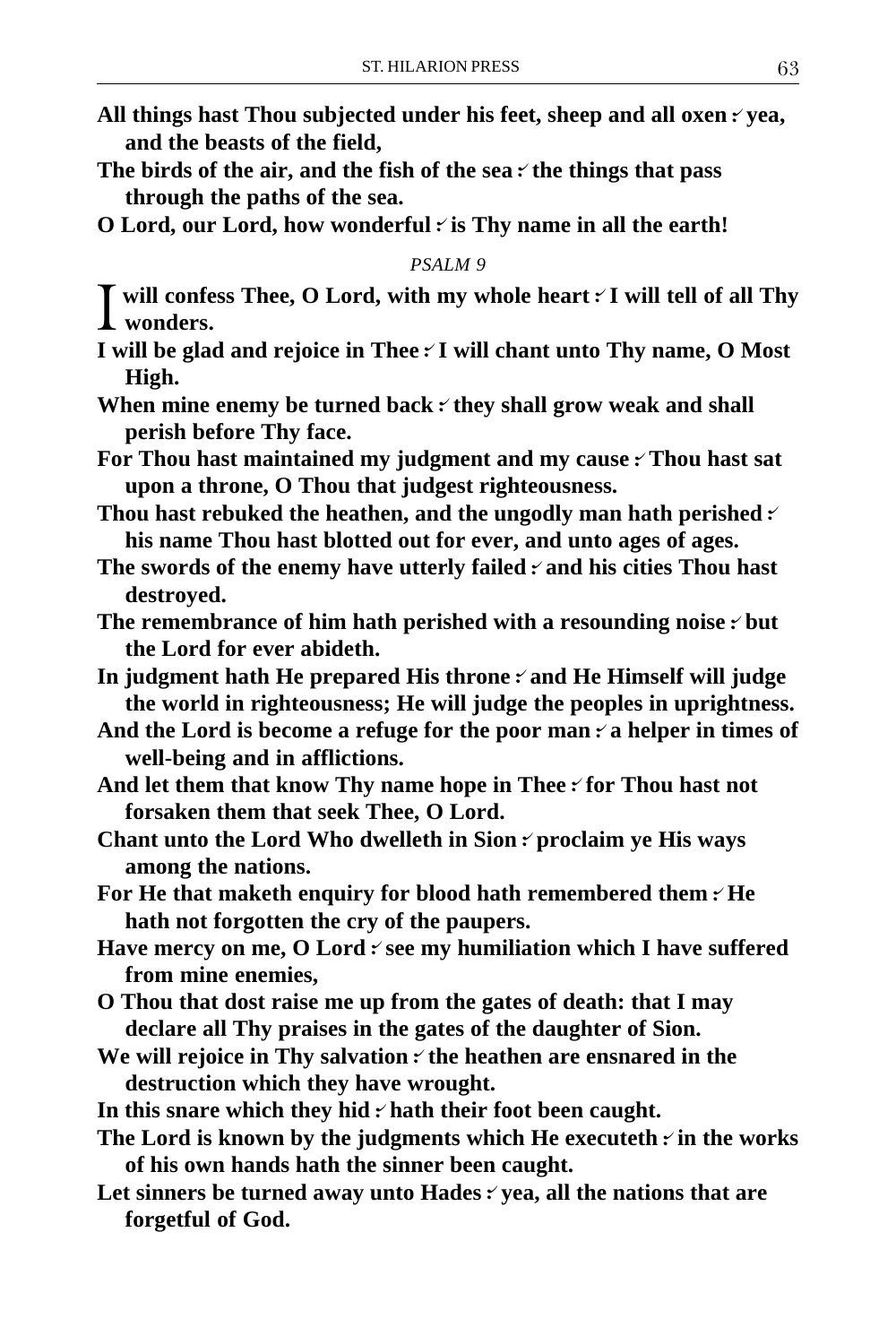- **For the poor man shall not be forgotten to the end** -**the patience of the paupers shall not perish for ever.**
- **Arise, O Lord, let not man prevail**-**let the nations be judged before Thee.**
- **O** Lord, set a lawgiver over them : let the heathen know that they are **but men.**
- **Why, O Lord, hast Thou gone to stand afar off why dost Thou overlook us in times of well-being and in afflictions?**
- When the ungodly man is arrogant, the poor man burneth within  $\cdot$  they **are caught in the counsels which they devise.**
- **For the sinner praiseth himself in the lusts of his soul**  $\cdot$  **and the unrighteous man likewise blesseth himself therein.**
- **The sinner hath provoked the Lord according to the magnitude of his wrath, he careth not.**
- **God is not before him profane are his ways in every season.**
- **Thy judgments are removed from his sight**  $\cdot$  over all his enemies shall **he gain dominion.**
- **For he said in his heart I shall not be shaken; from generation to generation shall I be without harm.**
- **With cursing is his mouth filled, and with bitterness and deceit under his tongue are toil and travail.**
- **He sitteth in ambush with the rich in secret places**-**that he may slay the innocent.**
- **His eyes are set upon the poor man**  $\cdot$  he lieth in wait in a secret place **like a lion in his den.**
- **He lieth in wait to seize upon the poor man**  $\epsilon$  to seize upon the poor **man when he draweth him in.**
- **In his snare will he humble himself he will bow down and fall while gaining dominion over the poor.**
- **For he said in his heart: God hath forgotten He hath turned away His face, that He might not see unto the end.**
- Arise, O Lord my God, let Thy hand be lifted high  $\cdot$  forget not Thy **paupers to the end.**
- **Why hath the ungodly one provoked God? For he hath said in his heart: He will not make enquiry.**
- **Thou seest, for Thou understandest travail and anger**  $\cdot$  **that Thou mightest deliver him into Thy hands.**
- **To Thee hath the beggar been abandoned** -**for the orphan art Thou a helper.**
- **Break Thou the arm of the sinner and of the evil man**  $\cdot$  **his sin shall be sought out and be found no more.**
- **The Lord shall be king for ever, and unto the ages of ages**-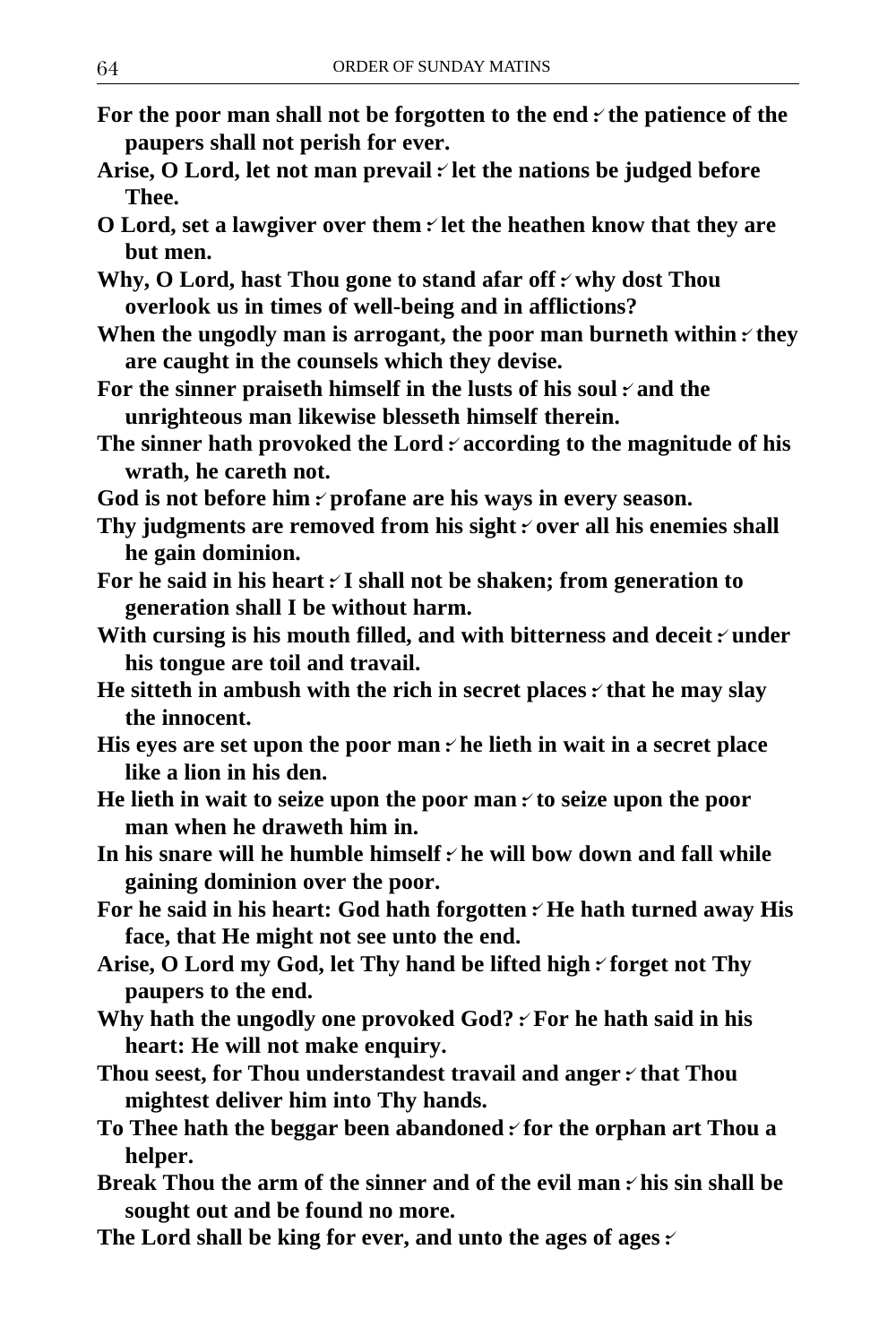**ye heathen shall perish out of His land.**

- **The desire of the poor hast Thou heard, O Lord** -**to the preparation of their heart hath Thine ear been attentive,**
- **To judge for the orphan and the humble** -**that man may no more presume to be haughty upon the earth.**

#### *PSALM 10*

In the Lord have I hoped; how will ye say to my soul : Flee unto the mountains like a sparrow? **mountains like a sparrow?**

- **For behold, the sinners have bent their bow, they have prepared arrows for the quiver** -**to shoot down in a moonless night the upright of heart.**
- **For what Thou hast formed they have destroyed and the righteous man, what hath he done?**

**The Lord is in His holy temple** -**the Lord, in heaven is His throne.**

- **His eyes are set upon the poor man**  $\cdot$  **His eyelids examine the sons of men.**
- **The Lord examineth the righteous man and the ungodly but he that loveth unrighteousness hateth his own soul.**
- **He will rain down snares upon sinners**-**fire and brimstone and wind of tempest shall be the portion of their cup.**

**For the Lord is righteous and hath loved righteousness**- **upon uprightness hath His countenance looked.**

 **Glory be... | As it was...**

#### *ANTIPHON*

 $varies \Rightarrow$  *Choir*: O God, O Judge Who art righteous, strong, and forbearing, and gracious, defend in Thy compassion the faithful that hope in Thee. (7:13)

### *PSALM 11*

S ave me, O Lord, for a righteous man there is no more  $\cdot$  for truths<br>S have diminished from the sons of men. **have diminished from the sons of men.**

- **V** have diminished from the sons of men.<br>Vain things hath each man spoken to his neighbour  $\cdot$  deceitful lips are **in his heart, and in his heart hath he spoken evils.**
- **Let the Lord destroy all deceitful lips and the tongue that speaketh boastful words.**
- **Which have said: Our tongue will we magnify our lips are our own; who is lord over us?**
- **Because of the distress of the beggars and the groaning of the poor now will I arise, saith the Lord.**

**I will establish them in salvation** - **I will be manifest therein.**

- **The words of the Lord are pure words, silver that is fired**  $\cdot$  **tried in the earth, brought to sevenfold purity.**
- **Thou, O Lord, shalt keep us and shalt preserve us**-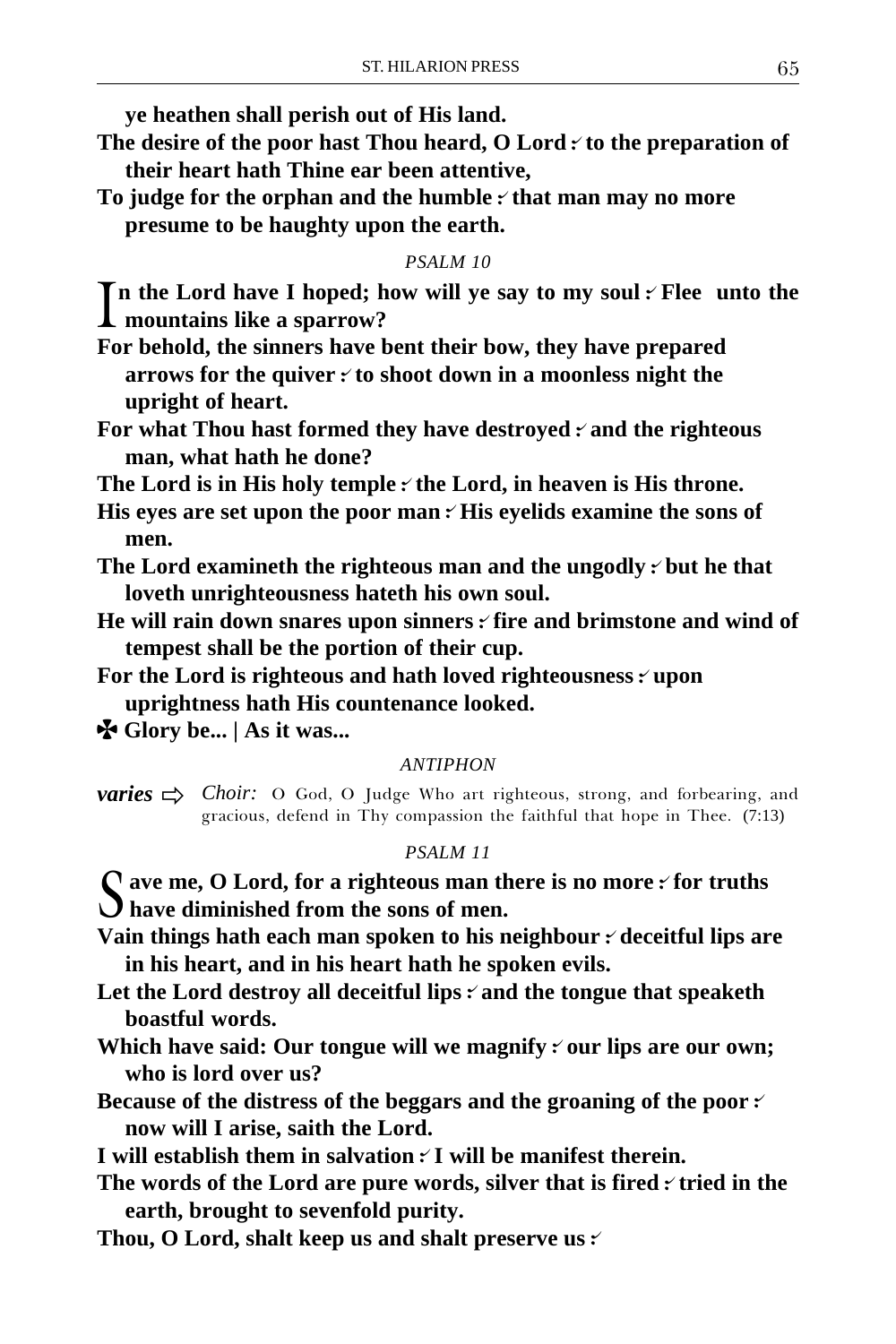**from this generation, and for evermore.**

**The ungodly walk round about**-**to the measure of Thy loftiness hast Thou esteemed the sons of men.**

#### *PSALM 12*

- **definition** wilt Thou utterly forget me : how long wilt Thou turn Thy face away from me? **turn Thy face away from me?**
- **How long shall I take counsel in my soul with grievings in my heart by day and by night?**
- **How long shall mine enemy be exalted over me?** -**look upon me, hear me, O Lord my God.**
- **Enlighten mine eyes, lest at any time I sleep unto death : lest at any time mine enemy say: I have prevailed against him.**
- **They that afflict me will rejoice if I am shaken but as for me, I have hoped in Thy mercy.**
- **My heart will rejoice in Thy salvation; I will sing unto the Lord, Who is my benefactor** - **and I will chant unto the name of the Lord Most High.**

#### *PSALM 13*

The fool hath said in his heart : There is no God.<br>They are become corrupt and loathsome in their ways : there is **none that doeth good, no not one.**

**The Lord looked down from heaven upon the sons of men** -**to see if there be any that understand or seek after God.**

- **They are all gone astray, they are altogether rendered useless**-**there is none that doeth good, no not one.**
- **Shall not all they that work iniquity come to understanding?**  $\cdot$  They **that eat up my people as they eat bread have not called upon the Lord.**

**There have they feared with fear : where there is no fear.** 

For the Lord is in the generation of the righteous : the counsel of the **poor man have ye shamed, but the Lord is his hope.**

**Who shall give out of Sion the salvation of Israël?** - **When the Lord hath turned back the captivity of His people, Jacob shall rejoice and Israël shall be glad.**

## *PSALM 14*

 **Lord, who shall abide in Thy tabernacle** : and who shall dwell in<br>
Thy holy mountain? **Thy holy mountain?**

**He that walketh blameless**- **and worketh righteousness,**

**Speaking truth in his heart**- **who hath not spoken deceitfully with his tongue.**

**Neither hath done evil to his neighbour** - **nor taken up a reproach**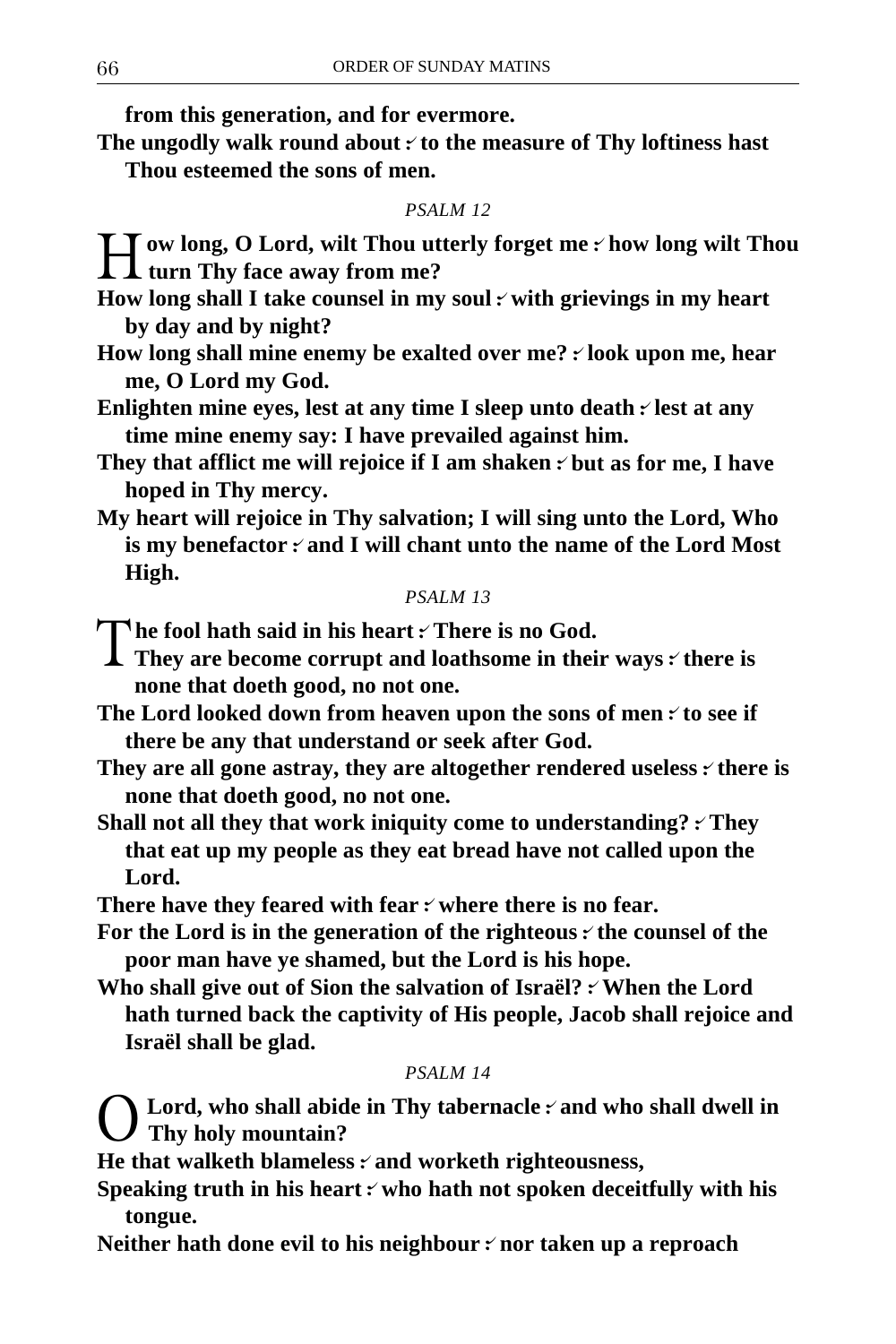against those near him.

- In his sight he that worketh evil is set at nought  $\cdot$  but he glorifieth them that fear the Lord.
- He giveth oath to his neighbour, and forsweareth not : he hath not lent his money on usury, and hath not received bribes against the innocent.
- He that doeth these things : shall never be shaken.

Glory be... | As it was...

#### **ANTIPHON**

- **varies**  $\implies$  *Choir*: Arise, and for ever keep and preserve Thy servants by Thy holy protection, Thou Who hast power over the stars.  $(11:6,9)$ 
	- $V.$  I remembered Thy name in the night, O Lord.
	- $R\hat{X}$ . And I kept Thy law. (Ps. 118:55)

Priest: Our Father... (softly, all bowing, until we rise for:)

- $\mathbf{W}$ . And lead us not into temptation.
- $R$ . But deliver us from evil.

## **LESSONS**

#### Reader 1: Grant, O Lord, to bless.

## Priest: With a blessing everlasting may the eternal Father bless us.  $R$ . Amen.

We sit for the lessons—& stand again at the Glory Be of Responsory 3.

#### LESSON 1

The proper lesson from the Book of Readings is sung standing.

#### **RESPONSORY 1**

**varies**  $\Rightarrow$  *Choir*: Let God, our God, bless us; let God bless us, 1 And let all the ends of the earth fear Him.  $\mathbb{I} \nabla$  God be gracious unto us, and may God bless us. I And let all the ends of the earth fear Him. (Ps. 66:7,1)

## Reader 2: Grant, O Lord, to bless. *Priest:* May God the Son of God deign to bless and assist us. R. Amen.

#### LESSON<sub>2</sub>

The proper lesson from the Book of Readings is sung standing.

#### **RESPONSORY 2**

Server: Benedicite. Priest: Dóminus. May it be blessed by Him in Whose honour it shall be burnt. In the name of the Father and Son and Holy Spirit. Amen. (& he censes)

**varies**  $\Rightarrow$  *Choir*: Blesssed is the Lord, the God of Israel, Who alone doeth wonders, I And blessed is the name of His glory for evermore. I  $\mathbb{V}$  All the earth shall be filled with His glory; so be it; so be it.  $(Ps. 71:20)$  | And blessed is the name of His glory for evermore.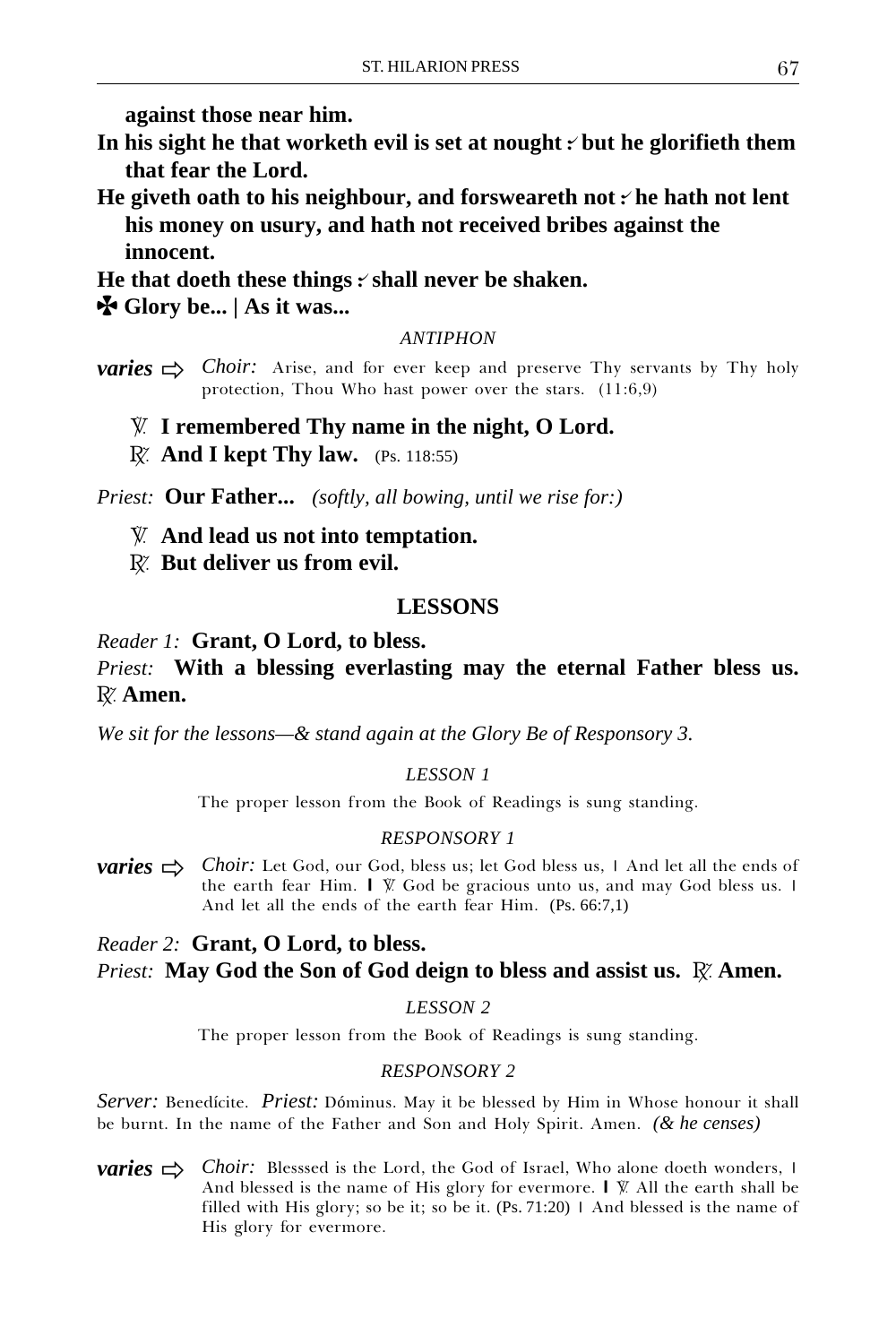## *Reader 3:* **Grant, O Lord, to bless.** *Priest:* **May the grace of the Holy Spirit** illumine our hearts and bodies. R. Amen.

#### *LESSON 3*

The proper lesson from the Book of Readings is sung standing.

#### *RESPONSORY 3*

*varies*  $\Rightarrow$  *Choir:* What God is as great as our God? | Thou art God, | Who workest *Choir*: What God is as great as our God? | Thou art God, | Who workest wonders. |  $\check{X}$  Thou hast made Thy power known among the peoples; with Thine arm hast Thou redeemed Thy people (Ps. 76:13,14) | Thou art God...

*We stand for the Glory Be:*

☆ Glory be to the Father, and to the Son, and to the Holy Spirit. I Who workest wonders.



## **SECOND NOCTURN**

#### *PSALM 15*

K eep me, O Lord, for in Thee have I hoped; I said unto th<br>Thou art my Lord : for of my goods, no need hast Thou. **eep me, O Lord, for in Thee have I hoped; I said unto the Lord:**

In the saints that are in His earth hath the Lord been wondrous : He **hath wrought all His desires in them.**

**Their infirmities increased** -**thereupon they hastened.**

- **I will not assemble their assemblies of blood nor will I make remembrance of their names through my lips.**
- **The Lord is the portion of mine inheritance and of my cup**  $\cdot$  Thou art **He that restorest mine inheritance unto me.**
- **Portions have fallen to me that are among the best**: for mine **inheritance is most excellent to me.**
- I will bless the Lord Who hath given me understanding  $\cdot$  moreover, **even till night have my reins instructed me.**
- **I beheld the Lord ever before me** -**for He is at my right hand, that I might not be shaken.**
- **Therefore did my heart rejoice and my tongue was glad moreover, my flesh shall dwell in hope.**
- **For Thou wilt not abandon my soul in hades nor wilt Thou suffer Thy Holy One to see corruption.**
- **Thou hast made known to me the ways of life, Thou wilt fill me with gladness with Thy countenance** - **delights are in Thy right hand for ever.**

◆ Glory be to the Father, and to the Son <sup>2</sup> and to the Holy Spirit.

**As it was in the beginning, and now and always**- **and unto the ages of ages. Amen.**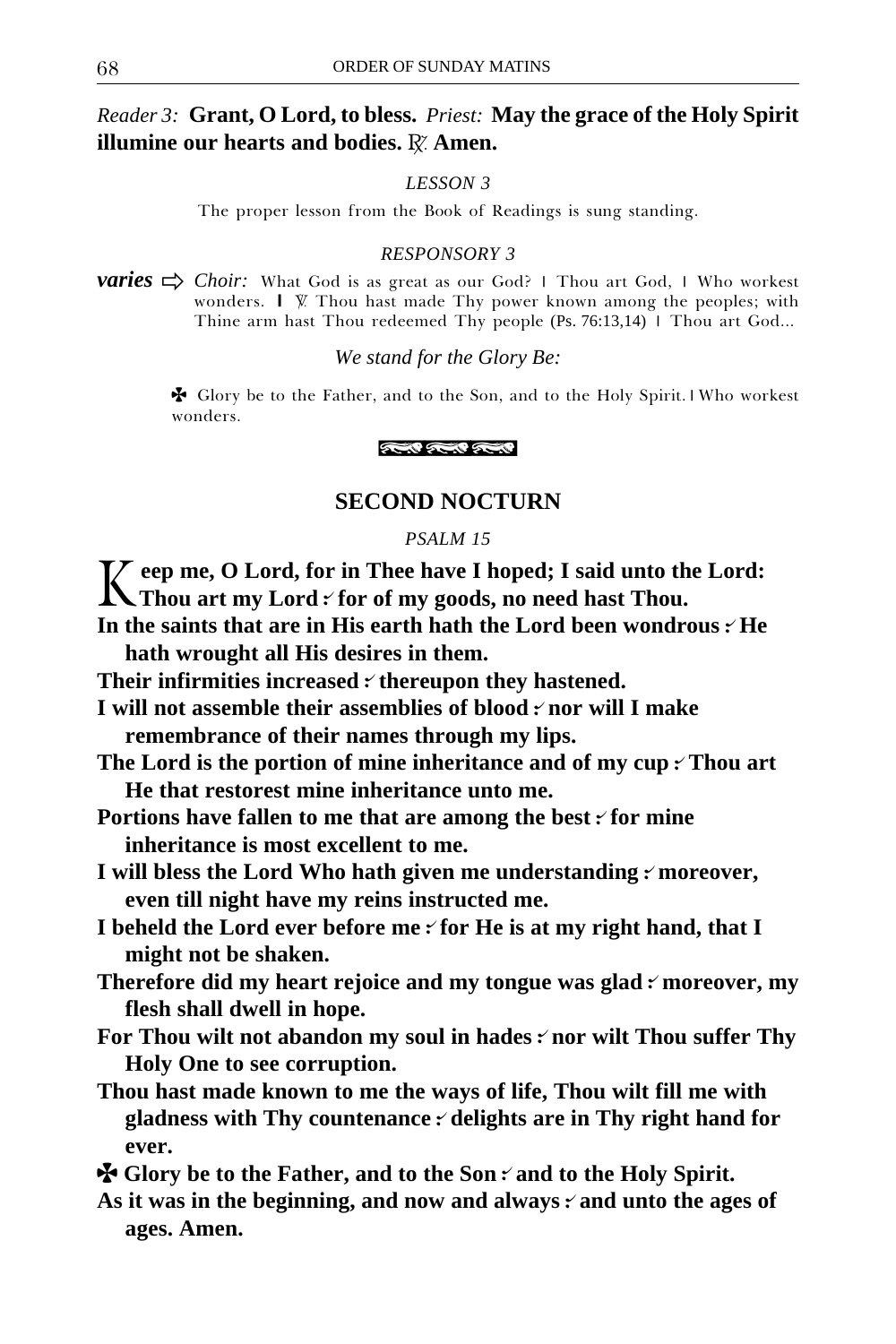#### *varies*

#### *ANTIPHON*

Ŀ,

Choir: O Father of the universe, preserve us who are redeemed from death, and make Thy servants worthy of Thy service.

#### *PSALM 16*

## **earken, O Lord, unto my righteousness**: attend unto my supplication. **supplication.**

**Give ear unto my prayer : which cometh not from deceitful lips.** 

- **From before Thy face let my judgment come forth** -**let mine eye behold uprightness.**
- **Thou hast proved my heart, Thou hast visited it in the night**  $\cdot$  **Thou hast tried me by fire, and unrighteousness was not found in me.**
- **That my mouth might not speak of the works of men** -**for the sake of the words of Thy lips have I kept the ways that are hard.**

**Set my footsteps in Thy paths**-**that my steps may not be shaken.**

- **I** have cried for Thou hast hearkened unto me, O God  $\cdot$  incline Thine **ear unto me, and hearken unto my words.**
- Let Thy mercies be made wonderful  $\leq O$  Thou that savest them that **hope in Thee.**
- **From them that have resisted Thy right hand, keep me, O Lord**  $\cdot$  **as the apple of Thine eye.**

**In the shelter of Thy wings wilt Thou shelter me**  $\cdot$  from the face of the **ungodly which have oppressed me.**

**Mine enemies have surrounded my soul, they have enclosed themselves with their own fat**-**their mouth hath spoken pride.**

**They that cast me out have now encircled me** -**they have set their eyes to look askance on the earth.**

**They have taken me as might a lion ready for his prey** - **and as might a lion's whelp that dwelleth in hiding.**

**Arise, O Lord, overtake them and trip their heels**- **deliver my soul from ungodly men, Thy sword from the enemies of Thy hand.**

**O Lord, from Thy few do Thou separate them from the earth in their life** - **yea, with Thy hidden treasures hath their belly been filled.**

- **They have satisfied themselves with swine and have left the remnants to their babes.**
- **But as for me, in righteousness shall I appear before Thy face : I shall be filled when Thy glory is made manifest to me.**
- **EXAMPLE THE SOLUTE STAND IS MADE MANIFEST TO THE GLORY BETS GROUP** Spirit.
- **As it was in the beginning, and now and always and unto the ages of ages. Amen.**

#### *ANTIPHON*

*varies*  $\Rightarrow$  *Choir:* Our hearts do Thou set on fire to Thee, O Creator of the world, by holy fire cleansing them, and by burning proving them.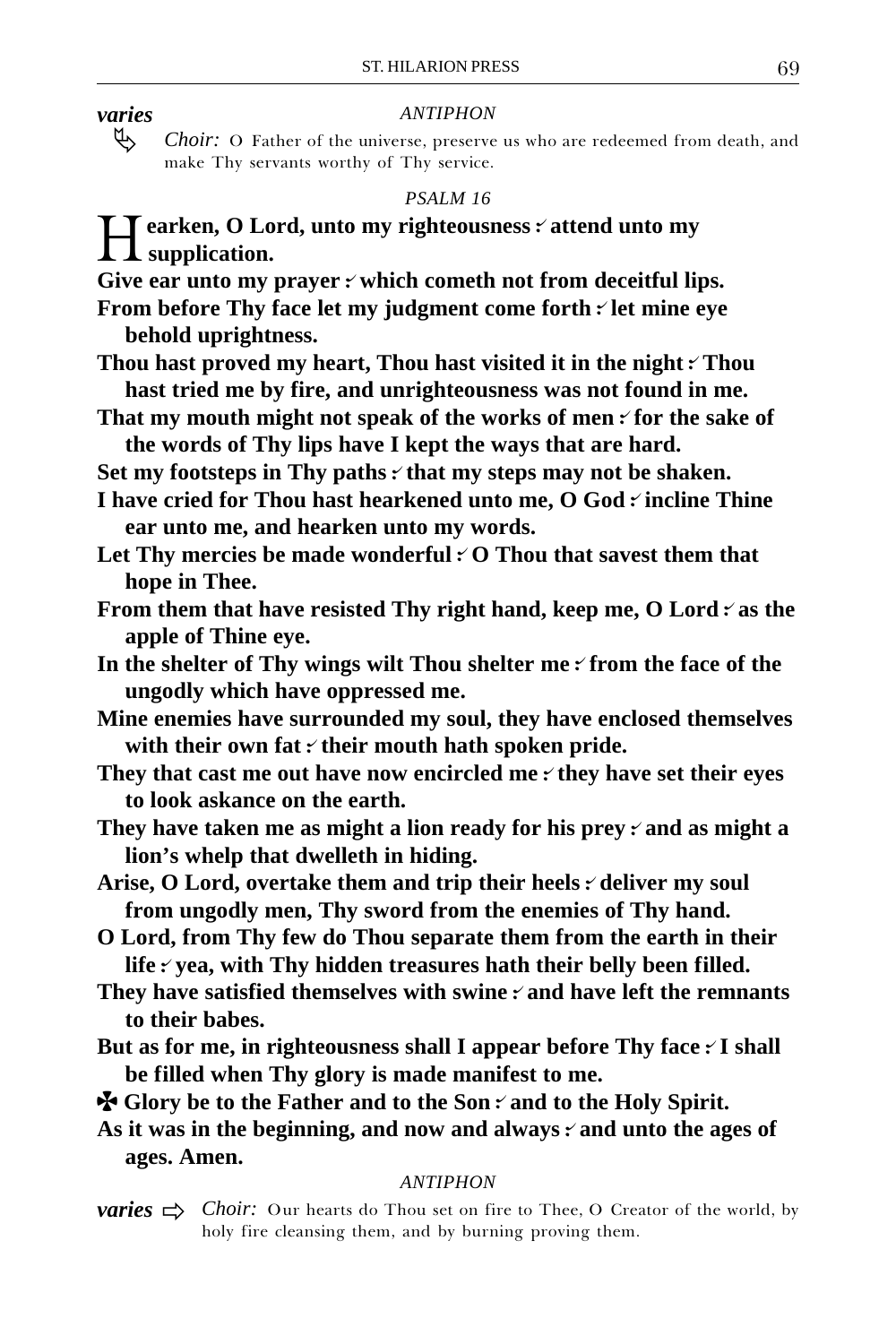#### *PSALM 17*

- **J** will love Thee, O Lord, my streng<br>and my refuge, and my deliverer. will love Thee, O Lord, my strength : the Lord is my foundation,
- 
- **My God is my helper and I will hope in Him,**
- **My defender, and the horn of my salvation and my helper.**
- **With praise will I call upon the name of the Lord and from mine enemies shall I be saved.**
- **The pangs of death surrounded me and the torrents of iniquity sorely troubled me.**
- **The pangs of hades encircled me round about the snares of death have overtaken me.**

**And in mine affliction I called upon the Lord** - **and unto my God I cried;**

- **He heard my voice out of His holy temple and my cry before Him shall enter into His ears.**
- **And the earth shook and was made to tremble and the foundations of the mountains were troubled and were shaken, because God was angry with them.**
- **There went up smoke in His wrath, and fire from His countenance set all aflame** - **coals were kindled therefrom.**
- And He bowed the heavens and came down  $\epsilon$  and thick darkness was **under His feet.**
- **And He mounted upon Cherubim and flew**-**He flew upon the wings of the winds.**
- **And He made darkness His hiding place, His tabernacle round about Him** - **dark water in the clouds of the air.**
- From the far-shining radiance that was before Him  $\cdot$  there passed by **clouds, hail, and coals of fire.**
- **And the Lord thundered out of heaven and the Most High gave forth His voice.**
- And He sent forth His arrows, and scattered them  $\cdot$  and lightnings He **multiplied, and troubled them sorely.**
- **And the well-springs of the waters were seen and the foundations of the world were revealed,**
- **At Thy rebuke, O Lord at the on-breathing of the spirit of Thy wrath.**
- **He sent from on high, and He took me He received me out of many waters.**
- **He will deliver me from mine enemies which are mighty and from them that hate me** -**for they are stronger than I.**
- **They overtook me in the day of mine affliction and the Lord became my firm support.**
- **And He led me forth into a spacious place He will deliver me, because He desired me.**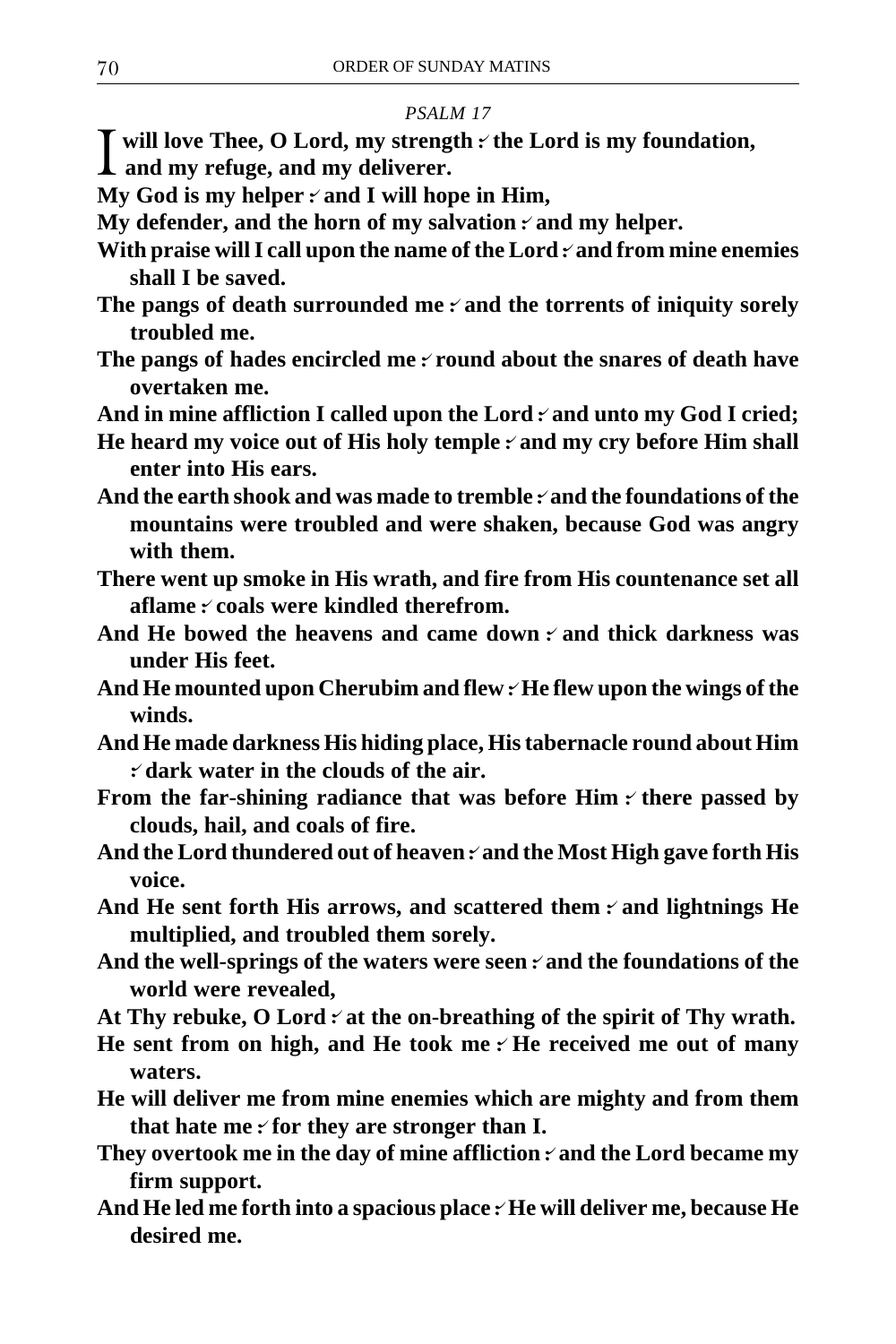- **And the Lord will recompense me according to my righteousness and according to the purity of my hands will He recompense me.**
- **For I have kept the ways of the Lord and I have not acted impiously toward my God.**
- **For all His judgments are before me and His statutes departed not from me.**
- **And I shall be blameless with Him and I shall keep myself from mine iniquity.**
- **And the Lord will reward me according to my righteousness and according to the purity of my hands before His eyes.**
- with the holy man wilt Thou be holy  $\cdot$  and with the innocent man wilt **Thou be innocent.**
- And with the elect man wilt Thou be elect  $\cdot$  and with the perverse wilt **Thou be perverse.**
- **For Thou wilt save a humble people and Thou wilt humble the eyes of the arrogant.**
- **For Thou wilt light my lamp O Lord my God, Thou wilt enlighten my darkness.**
- **For by Thee shall I be delivered from a host of robbers and by my God shall I leap over a wall.**
- **As for my God, blameless is His way** -**the words of the Lord are tried in the fire; defender is He of all that hope in Him.**
- **For who is god, save the Lord and who is god, save our God?**
- **It is God, Who girded me with power and hath made my path blameless.**
- **Who maketh my feet like the feet of a hart and setteth me upon high places,**
- **Who teacheth my hands for war and Thou madest mine arms a bow of brass.**
- **And Thou gavest me the shield of salvation and Thy right hand hath upheld me.**
- **And Thine instruction hath corrected me even unto the end yea, Thine instruction, the same will teach me.**
- **Thou hast enlarged my steps under me and the tracks of my feet are not weakened.**
- **I** shall pursue mine enemies and I shall overtake them  $\cdot$  and I shall not **turn back until they fail.**
- I shall greatly afflict them and they shall not be able to stand  $\cdot$  they **shall fall under my feet.**
- **For Thou hast girded me with power for war** -**in subjection under me hast Thou bound the feet of all them that rose up against me.**
- And Thou hast made mine enemies turn their hack before me  $\leq$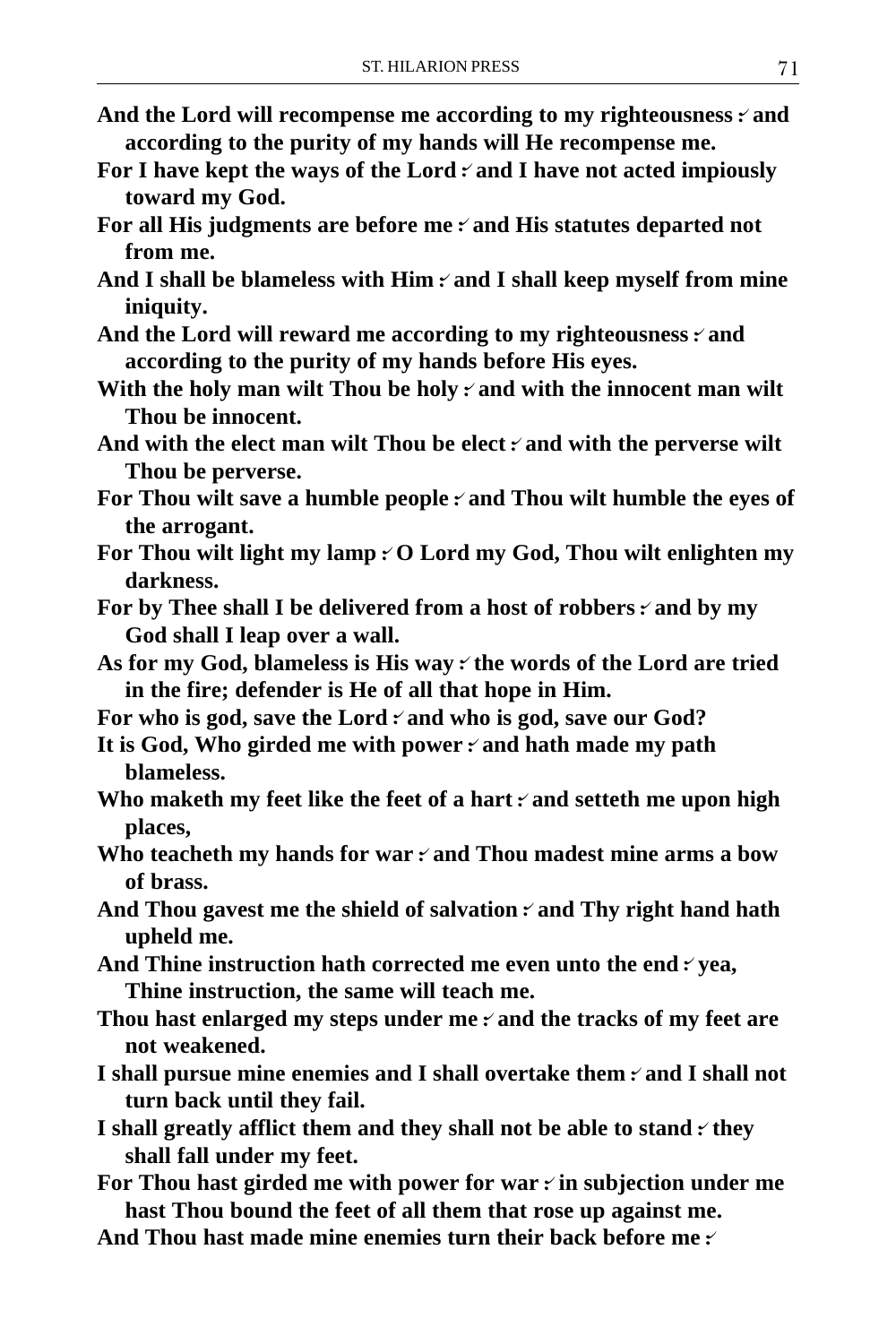**and them that hate me hast Thou utterly destroyed.**

- **They cried, and there was no saviour—even to the Lord and He hearkened not to them.**
- And I will grind them fine as dust before the face of the wind  $\cdot$  I will **trample them down as mud in the streets.**
- **Deliver me from the gainsaying of the people Thou wilt set me at the head of nations.**
- A people which I knew not hath served me  $\cdot$  no sooner than their ear **had heard, they obeyed me.**
- **Sons that are strangers have lied unto me; sons that are strangers have grown old** - **and they have limped away from their paths.**
- **The Lord liveth, and blessed is my God and let the God of my salvation be exalted.**
- **O God Who givest avengement unto me and hast subdued peoples under me, O my deliverer from enemies which are prone to anger,**
- **From them that arise up against me wilt Thou lift me high**  $\cdot$  **from the unrighteous man deliver me.**
- **For this cause will I confess Thee among the nations, O Lord**  $\epsilon$  and **unto Thy name will I chant.**
- **It is he that magnifieth the salvation of His king and worketh mercy for His anointed, for David** - **and for his seed unto eternity.**
- **EXECUTE: EXECUTE: EXECUTE: EXECUTE: EXECUTE: P** Glory be to the Father and to the Son and to the Holy Spirit.
- **As it was in the beginning, and now and always and unto the ages of ages. Amen.**

#### *ANTIPHON*

- $varies \Rightarrow$  *Choir:* Thou wilt save a humble people from death, O Redeemer, and the proud necks Thou humblest with Thine arrow. (17:31,17)
	- **At midnight I arose to give thanks unto Thee.**
	- R. For the judgments of Thy righteousness. (Ps. 118:62)

*Priest:* **Our Father...** *(softly, all bowing, till we rise for:)*

- **And lead us not into temptation.**
- R. But deliver us from evil.

#### **A REAL AREA**

#### **LESSONS**

*Reader 4:* **Grant, O Lord, to bless.**

*Priest:* May the almighty Lord bless us with His grace. R. Amen.

*We sit for the lessons—& stand again at the Glory Be of Responsory 6.*

#### *LESSON 4*

The proper lesson from the Book of Readings is sung standing.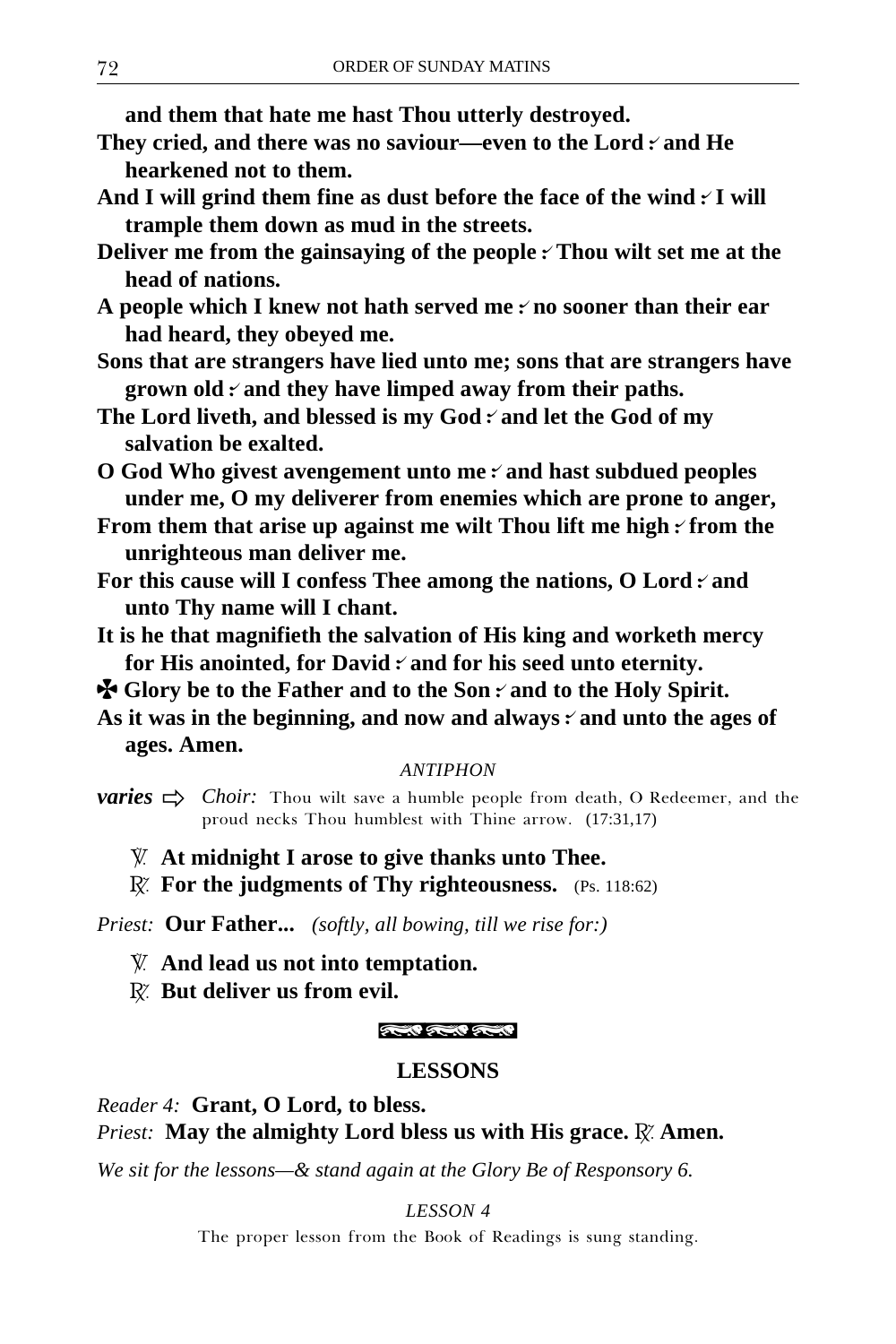#### varies

#### **RESPONSORY 4**

Ŀ, *Choir:* Great is our Lord, and great is His strength, 1 And of His understanding there is no measure. (Ps. 146:5)  $\parallel \mathcal{V}$  Great is the Lord and exceedingly to be praised, and of His greatness there is no end.  $(Ps. 144:3)$  | And of His understanding there is no measure.

## Reader 5: Grant, O Lord, to bless. *Priest:* May Christ give us the joys of unending life. R. Amen.

#### LESSON 5

The proper lesson from the Book of Readings is sung standing.

#### **RESPONSORY 5**

Server: Benedícite. Priest: Dóminus. May it be blessed by Him in Whose honour it shall be burnt. In the name of the Father and Son and Holy Spirit. Amen. (& he censes)

**varies**  $\implies$  *Choir:* Glory to the Father, and to His begotten Son, and unto Thee, O lifebearing Spirit, Who art equal to Them both, one God 1 Unto all ages of ages. | V. Grant us a recompense of joys, grant us Thy gifts of grace; unbind strife's fetters, and bind fast the bands of peace. 1 Unto all ages of ages.

## Reader 6: Grant, O Lord, to bless. Priest: May the life-giving Spirit purify us inwardly and outwardly.  $R$ . Amen.

#### LESSON 6

The proper lesson from the Book of Readings is sung standing.

#### varies

#### **RESPONSORY 6**

Ŀ *Choir:* Honour, might, and power, and dominion, be unto the Trinity in Unity, and the Unity in Trinity. 1 Unto the endless season of the ages.  $\mathbb{I} \times \mathbb{Y}$  To the Trinity be light ever-unending, to the Unity be glory all-unceasingly. I Unto the endless season of the ages.

#### We stand for the Glory Be:

Glory be to the Father, and to the Son, and to the Holy Spirit. I Unto the endless seasons of the ages.

## **READ FRAME READ**

## **THIRD NOCTURN**

#### PSALM 18

The heavens declare the glory of  $God$  : and the firmament

 $\perp$  proclaimeth the work of His hands.

Day unto day poureth forth speech : and night unto night proclaimeth knowledge.

There are no tongues nor words  $\cdot$  in which their voices are not heard.

Their sound hath gone forth into all the earth  $\zeta$  and their words unto the ends of the world.

In the sun hath He set His tabernacle : and He, like a bridegroom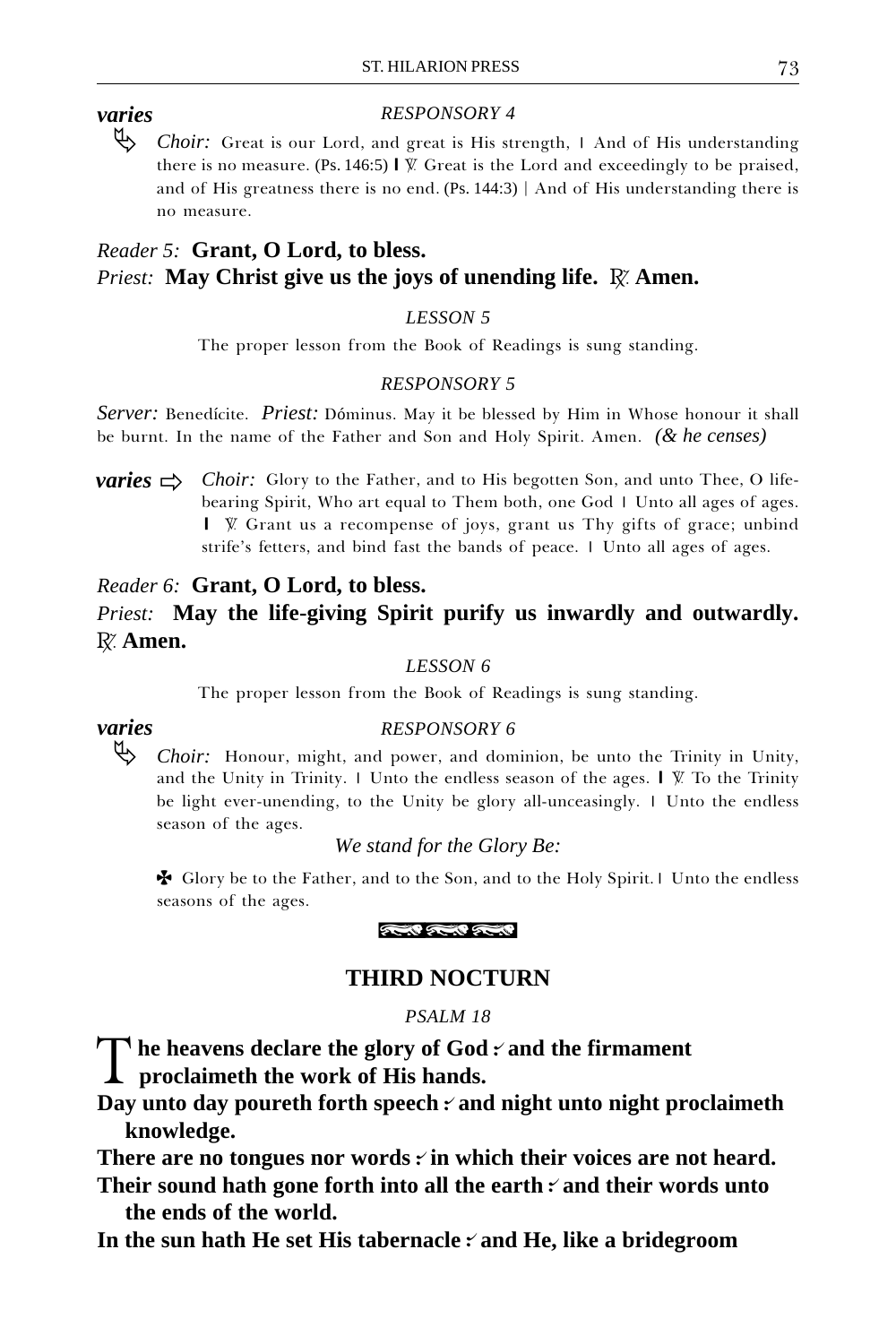**coming forth from his chamber,**

- **Will rejoice like a giant to run his course** -**from the outermost border of heaven is His going forth,**
- **And His goal is unto the outermost part of heaven and there shall no man hide himself from His heat.**
- **The law of the Lord is blameless, converting souls**-**the testimony of the Lord is trustworthy, bringing wisdom to infants.**
- **The statutes of the Lord are upright, gladdening the heart**  $\cdot$  the **commandment of the Lord is far-shining, enlightening the eyes.**
- **The fear of the Lord is pure, enduring for ever and ever**  $\cdot$  the **judgments of the Lord are true, altogether justified,**
- **More to be desired than gold and much precious stone and sweeter than honey and the honeycomb.**

**Yea, for Thy servant keepeth them** -**in keeping them there is much reward.**

- **As for transgressions, who will understand them? From my secret sins cleanse me, and from those of others spare Thy servant.**
- If they have not dominion over me, then blameless shall I be  $\epsilon$  and I **shall be cleansed from great sin.**
- **And the sayings of my mouth shall be unto Thy good pleasure** - **and the meditation of my heart shall be before Thee for ever,**
- **O Lord, my helper and redeemer.**
- **<del>■ Glory</del> be to the Father and to the Son**  $\cdot$  **and to the Holy Spirit.**

**As it was in the beginning, and now and always**- **and unto the ages of ages. Amen.**

*varies* Ų,

#### *ANTIPHON*

Choir: Christ came forth into the world like a bridegroom from his chamber, descending from heaven with mighty power, bringing us salvation. (18:6,7)

#### *PSALM 19*

The Lord hear thee in the day of affliction  $\cdot$  the name of the God of Jacob defend thee. **Jacob defend thee.**

**Let Him send forth unto thee help from His sanctuary**  $\cdot$  and out of Sion **let Him help thee.**

Let Him neft the.<br>Let Him remember every sacrifice of thine  $\epsilon$  and thy whole-burnt **offering let Him fatten.**

**The Lord grant thee according to thy heart**- **and fulfil all thy purposes.**

- **We will rejoice in Thy salvation and in the name of the Lord our God shall we be magnified.**
- **The Lord fulfil all thy requests now have I known that the Lord hath saved His anointed one.**

**He will hearken unto him out of His holy heaven in mighty deeds is the salvation of His right hand.**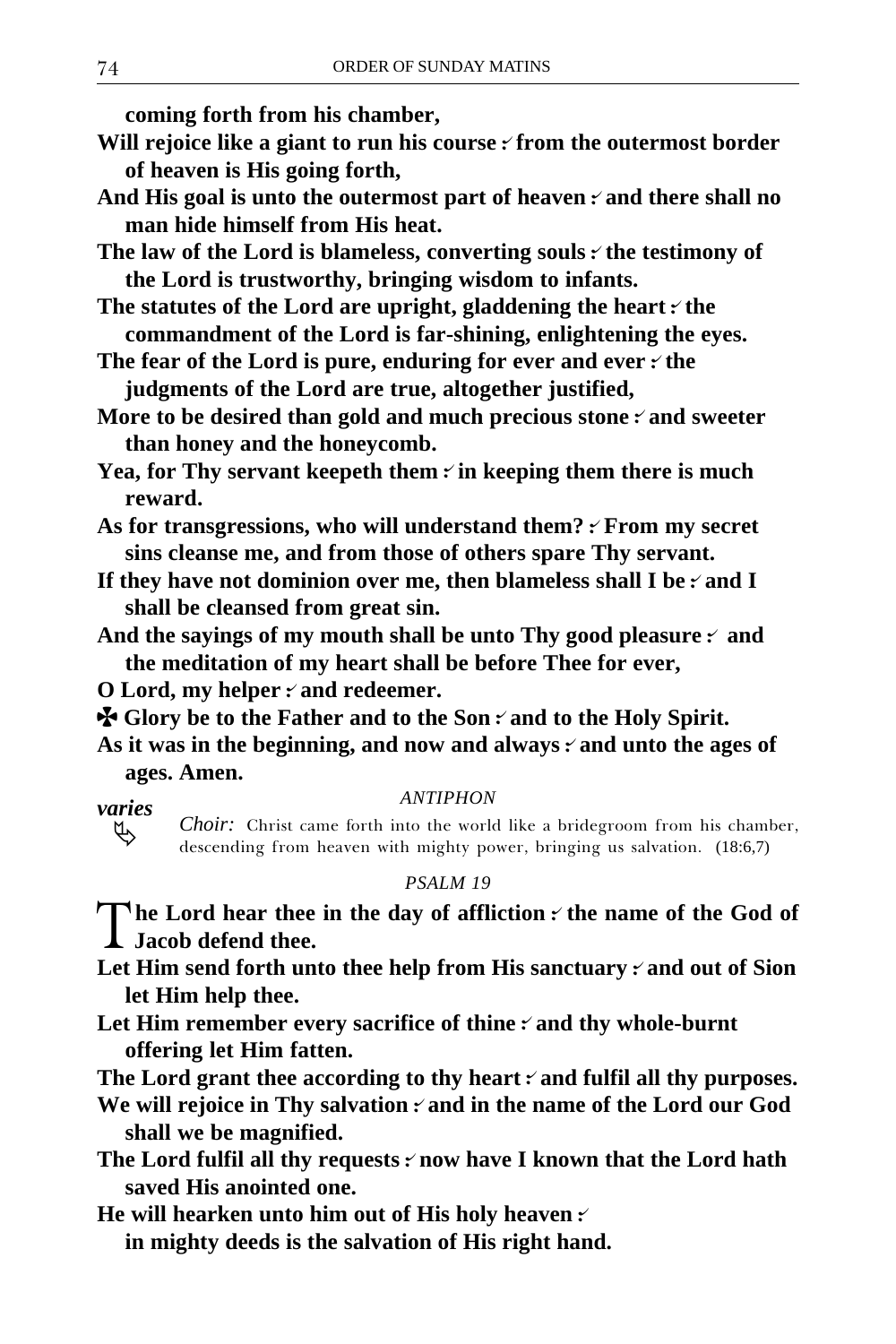- **Some trust in chariots, and some in horses but we will call upon the name of the Lord our God.**
- **They have been fettered and have fallen**  $\cdot$  but we are risen and are set **upright.**
- **O** Lord, save the king  $\cdot$  and hearken unto us in the day when we call **upon Thee.**

*M* **Glory be to the Father and to the Son - and to the Holy Spirit. As it was in the beginning, and now and always**- **and unto the ages of ages. Amen.**

#### *ANTIPHON*

*varies*  $\Rightarrow$  *Choir:* Send forth unto us, Saviour, the help of Thy salvation, and in due season grant us life unending. (19:2)

#### *PSALM 20*

 **Lord, in Thy strength the king shall be glad**  $\cdot$  and in Thy salvation shall be rejoice exceedingly. **shall he rejoice exceedingly.**

- **The desire of his heart hast Thou granted unto himeer and hast not denied him the requests of his lips.**
- **Thou wentest before him with the blessings of goodness Thou hast set upon his head a crown of precious stone.**
- **He asked life of Thee, and Thou gavest him length of days unto ages of ages.**
- **Great is his glory in Thy salvation glory and majesty shalt Thou lay upon him.**
- **For Thou shalt give him blessing for ever and ever . Thou shalt gladden him in joy with Thy countenance.**
- **For the king hopeth in the Lord and through the mercy of the Most High shall he not be shaken.**
- **Let Thy hand be found on all Thine enemies**-**let Thy right hand find all that hate Thee.**
- **For Thou wilt make them as an oven of fire in the time of Thy presence** -**the Lord in His wrath will trouble them sorely and fire shall devour them.**
- **Their fruit wilt Thou destroy from the earth**  $\cdot$  **and their seed from the sons of men.**
- **For they have intended evil against Thee** -**they have devised counsels which they shall not be able to establish.**
- **For Thou shalt make them turn their backs among those that are Thy remnant, Thou shalt make ready their countenance.**
- **Be Thou exalted, O Lord, in Thy strength**  $\cdot$  we will sing and chant of **Thy mighty acts.**
- **EXECUTE:** Glory be to the Father, and to the Son  $\epsilon$  and to the Holy Spirit.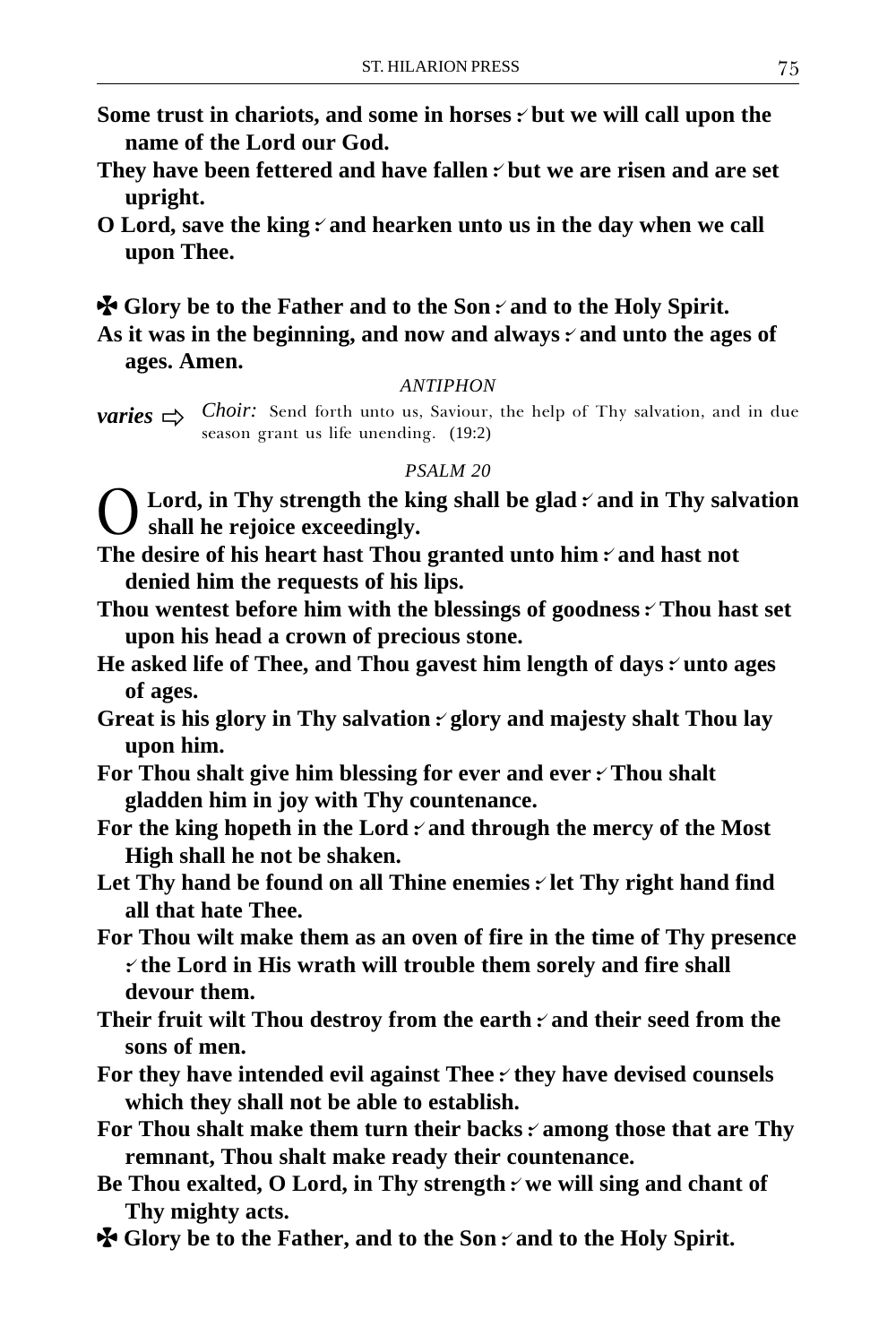As it was in the beginning, and now and always : and unto the ages of ages. Amen.

#### **ANTIPHON**

- *Choir*: O King existing eternally, do Thou spare our downfalls, which bring *varies*  $\Rightarrow$ us sorrow, distributing Thy gifts, and ruling Thy universe.
	- **W.** Be Thou exalted, O Lord, in Thy strength.
	- $R$ . We will sing and chant of Thy mighty acts.  $(P_S, 20:13)$

*Priest:* **Our Father...** (*softly, all bowing, till we rise for:*)

- $\mathcal{V}$ . And lead us not into temptation.
- R. But deliver us from evil.

## **LESSONS**

Reader 7: Grant, O Lord, to bless. (The blessing depends on the Gospel:)

- *St. Matthew:* May the Gospel reading be our salvation and protection.
- $St. Mark:$ May the Creator of the world arm us with the weapons of the Gospels.
- St. Luke: Through the words of the Gospel may our transgressions be blotted out.
- St. John: May the fountain of the Gospel fill us with heavenly dogma.

## R. Amen.

When the homily begins, we sit—& stand again for the Glory Be of Responsory 9.

#### **LESSON 7**

The proper lesson from the Book of Readings is sung standing.

#### varies Œ,

#### **RESPONSORY 7**

*Choir:* To Thee be praise, to Thee be glory, to Thee be thanksgiving, 1 Unto ages everlasting, O Blessed Trinity.  $\vert \nabla$ . And blessed is the name of Thy glory, and worthy of praise, and supremely exalted. 1 Unto ages everlasting, O Blessed Trinity.

## Reader 5: Grant, O Lord, to bless. *Priest:* May the Divine assistance abide with us for ever. R. Amen.

#### LESSON 8

The proper lesson from the Book of Readings is sung standing.

#### **RESPONSORY 8**

Server: Benedícite. Priest: Dóminus. May it be blessed by Him in Whose honour it shall be burnt. In the name of the Father and Son and Holy Spirit. Amen. (& he censes)

varies *Choir*: Let us bless the  $\clubsuit$  Father and the Son, with the Holy Spirit; let us ⇨ praise and supremely exalt Him 1 Unto the ages. I V. Blessed art Thou, O Lord, in the firmament of heaven; and worthy of praise, and glorious. 1 Unto the ages.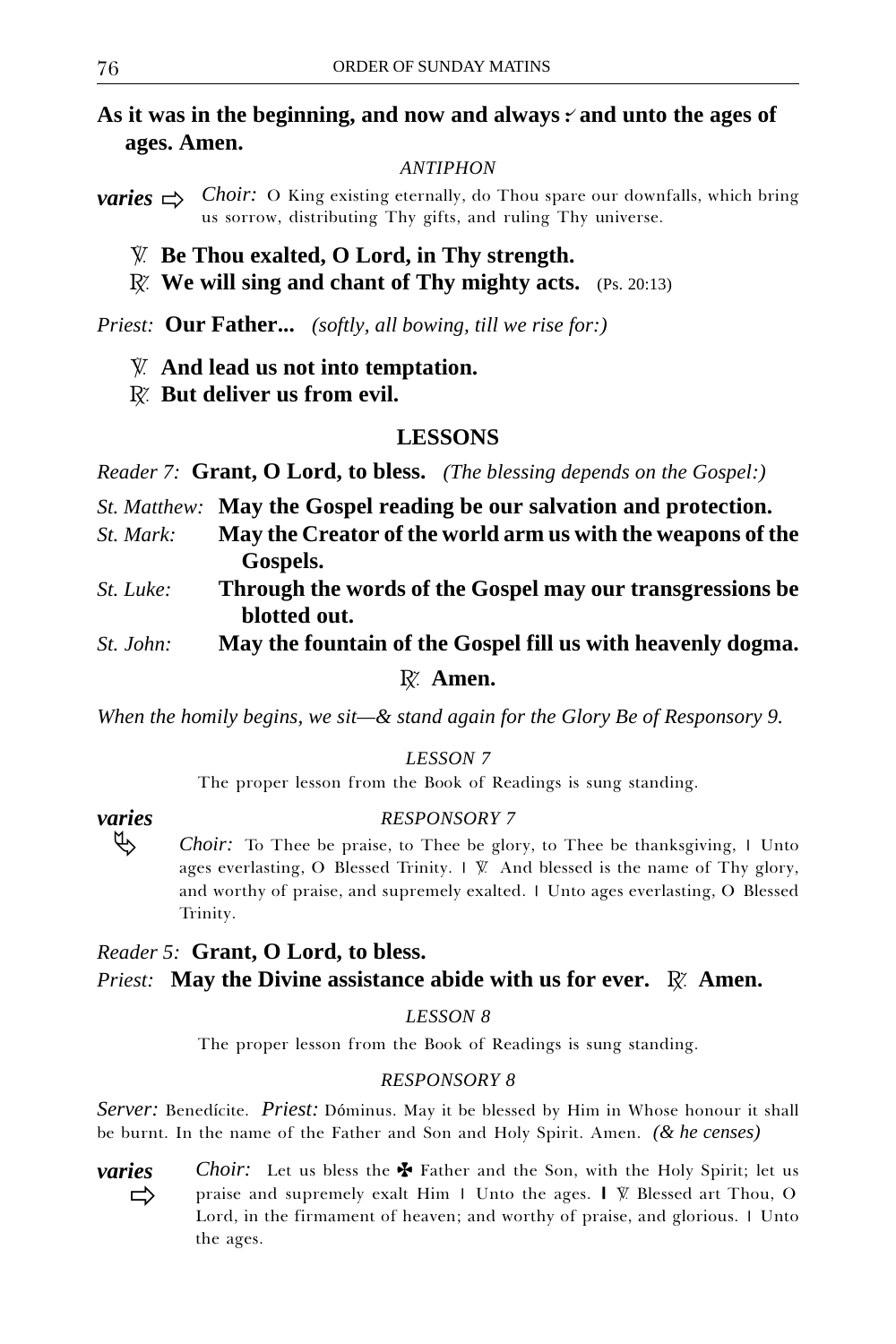## Reader 9: Grant, O Lord, to bless. *Priest:* In the unity of the Holy Spirit, may the Father bless us, and the Son.  $R$ . Amen.

#### LESSON 9

The proper lesson from the Book of Readings is sung standing.

varies

#### **RESPONSORY 9**

Ŀ, *Choir:* To the Most High Trinity, to the incomplex God, be one Divine Essence, an equal glory, a co-eternal majesty, to the Father, the Son, and the Holy Spirit, I He that established the whole round world beneath His laws.  $\mathbf{I} \times \mathbf{M}$  May the blessed Godhead of the Father and the Son, as also of the life-creating Spirit, impart unto us grace. I He that established...

#### We stand for the Glory Be:

☆ Glory be to the Father, and to the Son, and to the Holy Spirit. I He that established...

## **TE DEUM**

*Note:* In Advent and from Septuagesima to Pascha, no Te Deum; skip to p. 80.



glo-rious choir of A-pos-tles, Thee the throng of Pro-phets wor-thy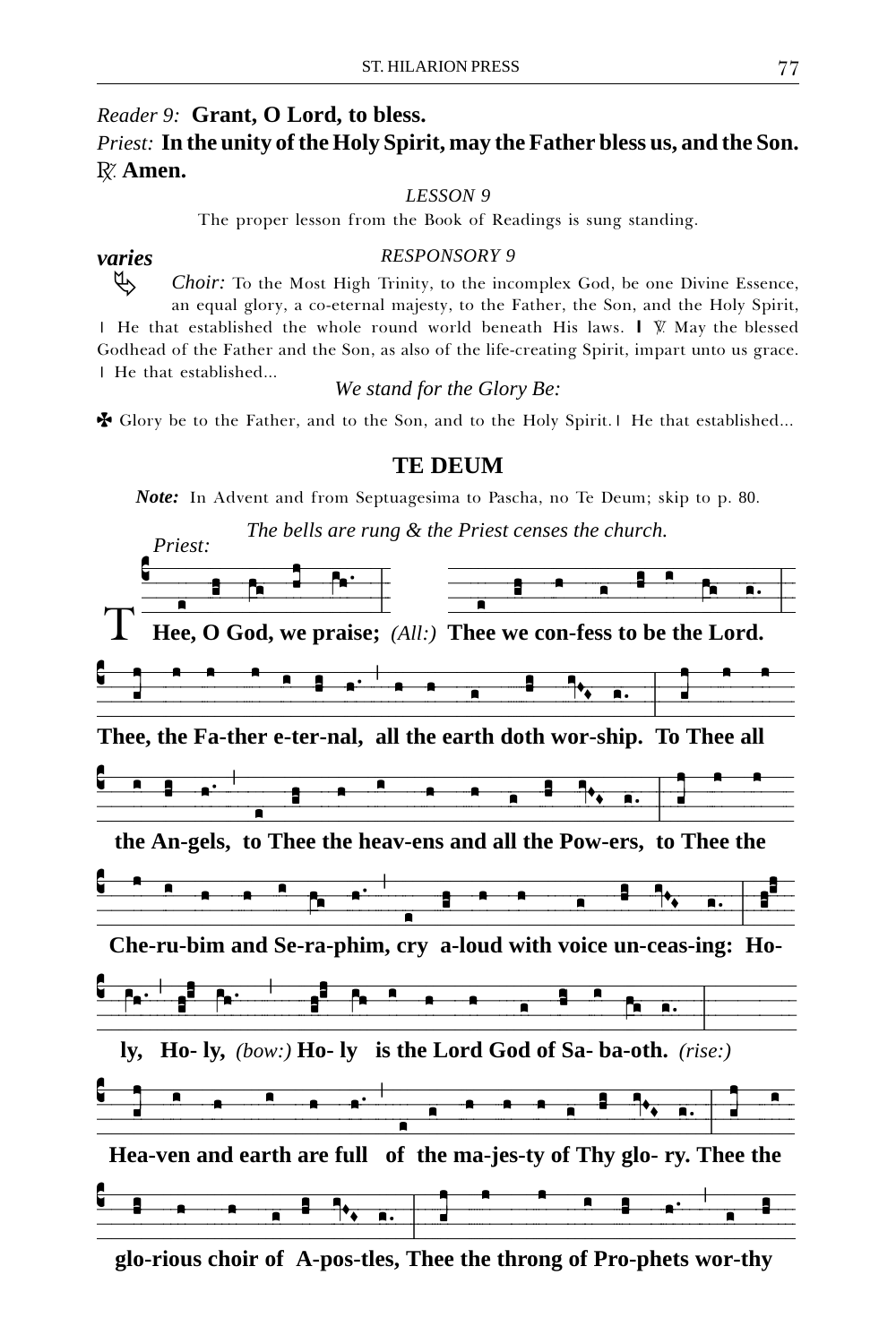

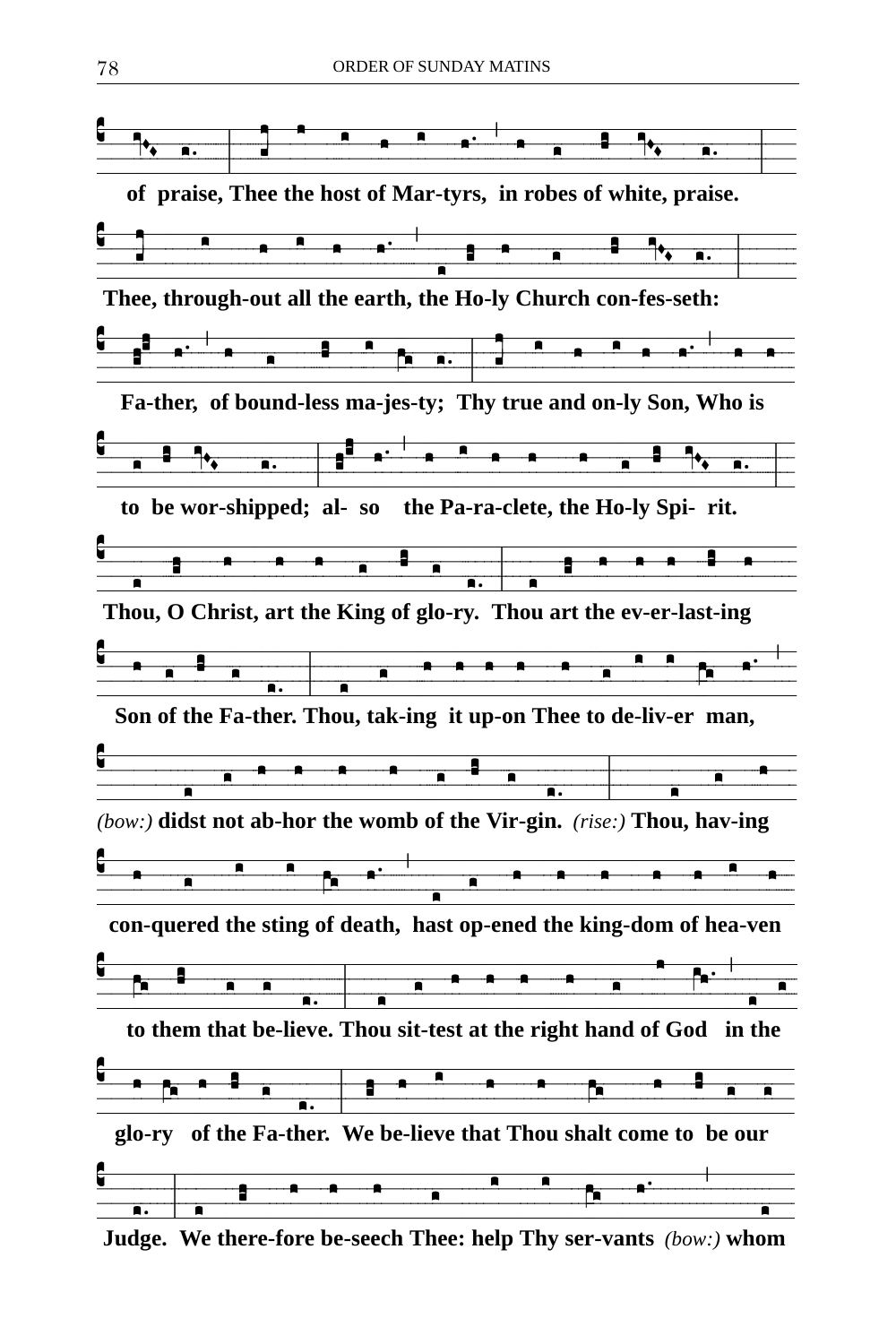

\*\*\*\*\*\*\*\*\*\*\*\*\*\*\*\*\*\*\*\*\*\*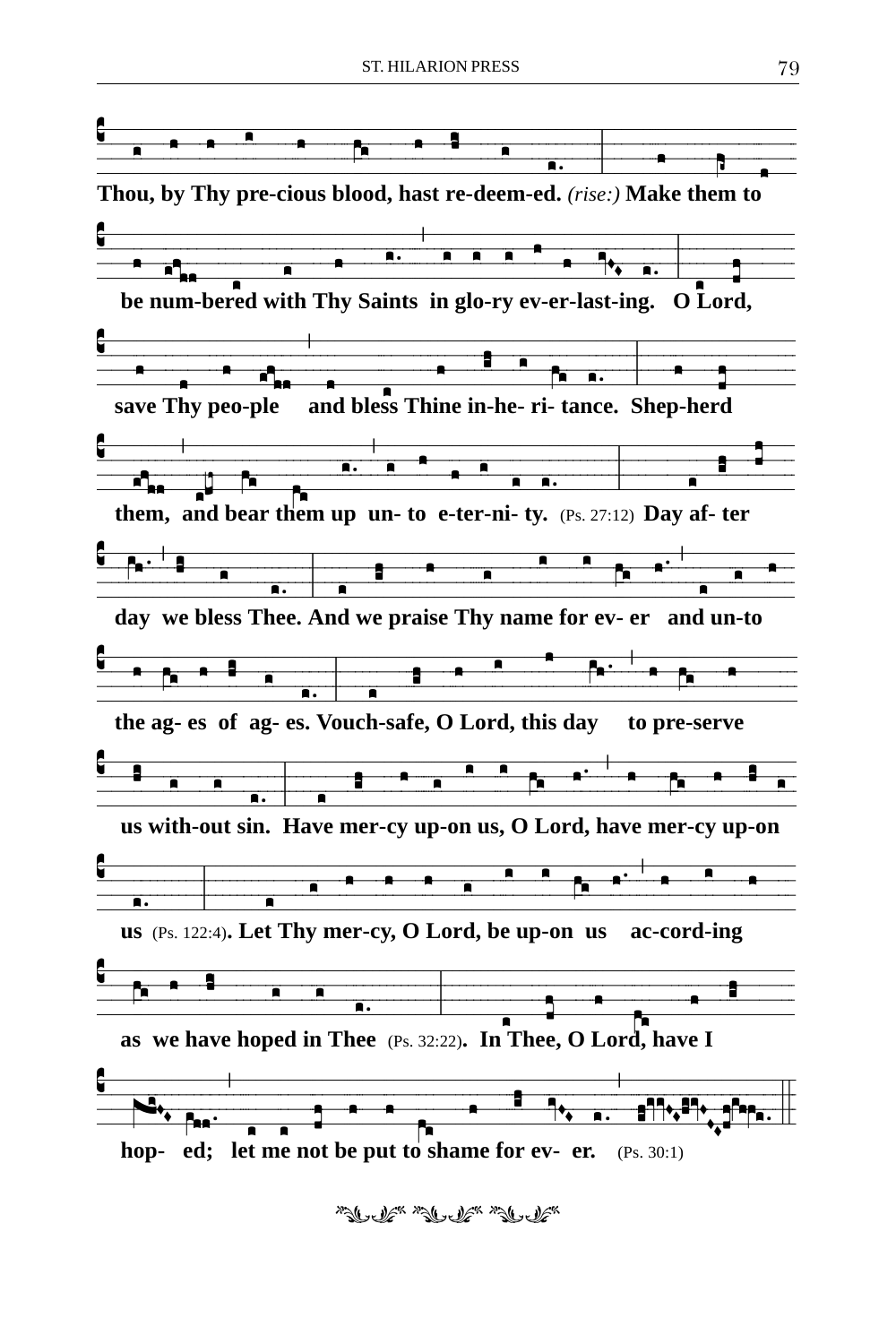## **LAUDS**

# \*\*\*\*\*\*\*\*\*\*\*\*\*\*\*\*\*\*\*\*\*\*\*\*\*\*\*\*\*\*\*\*

*varies*

*The Priest sings the Versicle:*

- **High above all the nations is the Lord.** Ъ
	- R. Above the heavens is His glory. (Ps. 112:4)

*The Priest sings with a full voice, signing his forehead:*

- $\mathbb{V}$  **O God,**  $\blacktriangleright$  **be attentive unto helping me.** (Ps. 69:1)
- - **O Lord, make haste to help me. Glory be to the Father and to the Son, and to the Holy Spirit, as it was in the beginning, and now and always, and unto the ages of ages. Amen. Alleluya.**

(From Septuagesima to Pascha, in lieu of 'alleluya' is sung, 'Praise be to Thee, O Lord, King of eternal glory.')

## *PSALM 92*

The Lord is King, He is clothed with majesty  $\cdot$  the Lord is clothed<br>with strength and He hath girt Himself. **with strength and He hath girt Himself.**

**For He established the world** - **which shall not be shaken.**

**Thy throne is prepared of old** - **Thou art from everlasting.**

**Thy direct is prepared of our conduct from eventually.**<br>The rivers have lifted up, O Lord  $\epsilon$  the rivers have lifted up their **voices.**

**The rivers will lift up their waves**- **at the voices of many waters.** Fire Fivers will lift up their waves can the voices of many waters.<br>Wonderful are the surgings of the sea  $\epsilon$  wonderful on high is the Lord. **Thy testimonies are made very sure** - **holiness becometh Thy house, O**

**Lord, unto length of days.**

**<del>■ Glory</del> be to the Father and to the Son - and to the Holy Spirit.** 

**As it was in the beginning, and now and always**- **and unto the ages of ages. Amen.**

On Sundays when a new Book of Scripture is begun, an antiphon is sung here.

## *PSALM 99*

## Shout with jubilation unto God, all the earth  $\cdot$  serve the Lord with gladness. **gladness.**

**Come before His presence** - **with rejoicing.**

**Know ye that the Lord Himself is our God** -**it is He that hath made us, and not we ourselves.**

**We are His people and the sheep of His pasture; enter into His gates with thanksgiving** -**into His courts with hymns; give thanks unto Him.**

**Praise His name, for the Lord is good; His mercy endureth for ever and His truth unto generation and generation.**

 **Glory be to the Father and to the Son** - **and to the Holy Spirit.**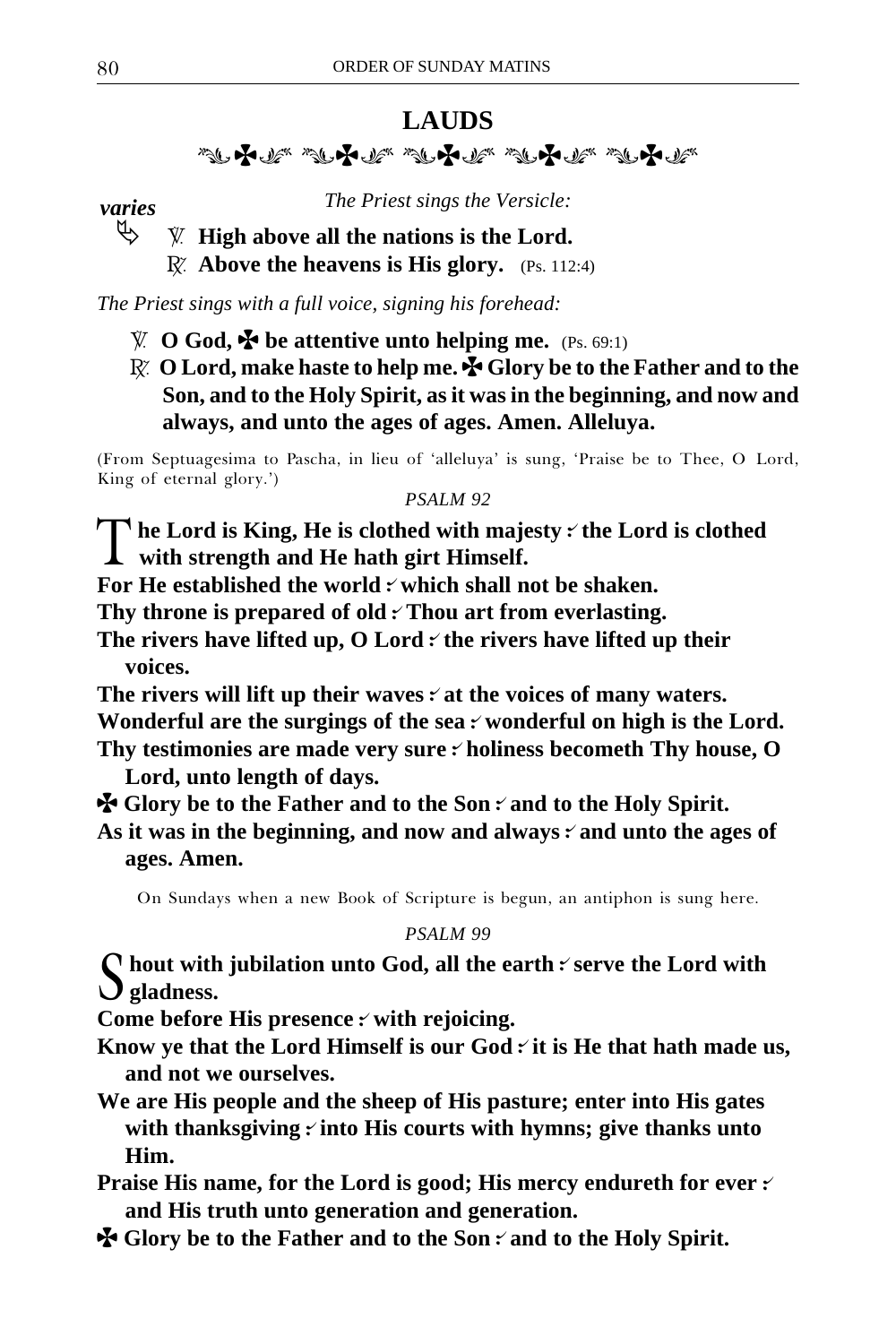**As it was in the beginning, and now and always: and unto the ages of ages. Amen.**

On Sundays when a new Book of Scripture is begun, an antiphon is sung here.

*PSALM 62*

- God, my God : unto Thee I rise early at dawn.<br> **C** My soul hath thirsted for Thee : how often h
- **My soul hath thirsted for Thee how often hath my flesh longed after Thee!**
- **In a land barren and untrodden and unwatered, so in the sanctuary have I appeared before Thee** -**to see Thy power and Thy glory.**
- **For Thy mercy is better than lives my lips shall praise Thee.**
- **So shall I bless Thee in my life and in Thy name will I lift up my hands.**

**As with marrow and fatness let my soul be filled** - **and with lips of rejoicing shall my mouth praise Thee.**

- **If I remembered Thee on my bed, at the dawn I meditated on Thee for Thou art become my helper.**
- **In the shelter of Thy wings will I rejoice; my soul hath cleaved after Thee** - **Thy right hand hath been quick to help me.**
- **But as for these, in vain have they sought after my soul; they shall go into the nethermost parts of the earth** -**they shall be surrendered unto the edge of the sword; portions for foxes shall they be.**
- **But the king shall be glad in God; everyone shall be praised that sweareth by Him** -**for the mouth of them is stopped that speak unjust things.**

#### *PSALM 66*

G od be gracious unto us and bless us  $\cdot$  and cause His face to shine upon<br>G us, and have mercy on us, **us, and have mercy on us,**

- **That we may know upon the earth Thy way**  $\epsilon$  among all the nations **Thy salvation.**
- **Let the peoples give Thee praise, O God**  $\epsilon$  let all the peoples praise **Thee.**
- **Let the nations be glad and rejoice, for Thou shalt judge peoples with uprightness**- **and nations shalt Thou guide upon the earth.**
- **Let the peoples give Thee praise, O God, let all the peoples praise Thee** -**the earth hath yielded her fruit.**
- **Let God, our God, bless us; let God bless us and let all the ends of the earth fear Him.**
- <del>■ Glory</del> be to the Father and to the Son  $\cdot$  and to the Holy Spirit.
- **As it was in the beginning, and now and always: and unto the ages of ages. Amen.**

On Sundays when a new Book of Scripture is begun, an antiphon is sung here.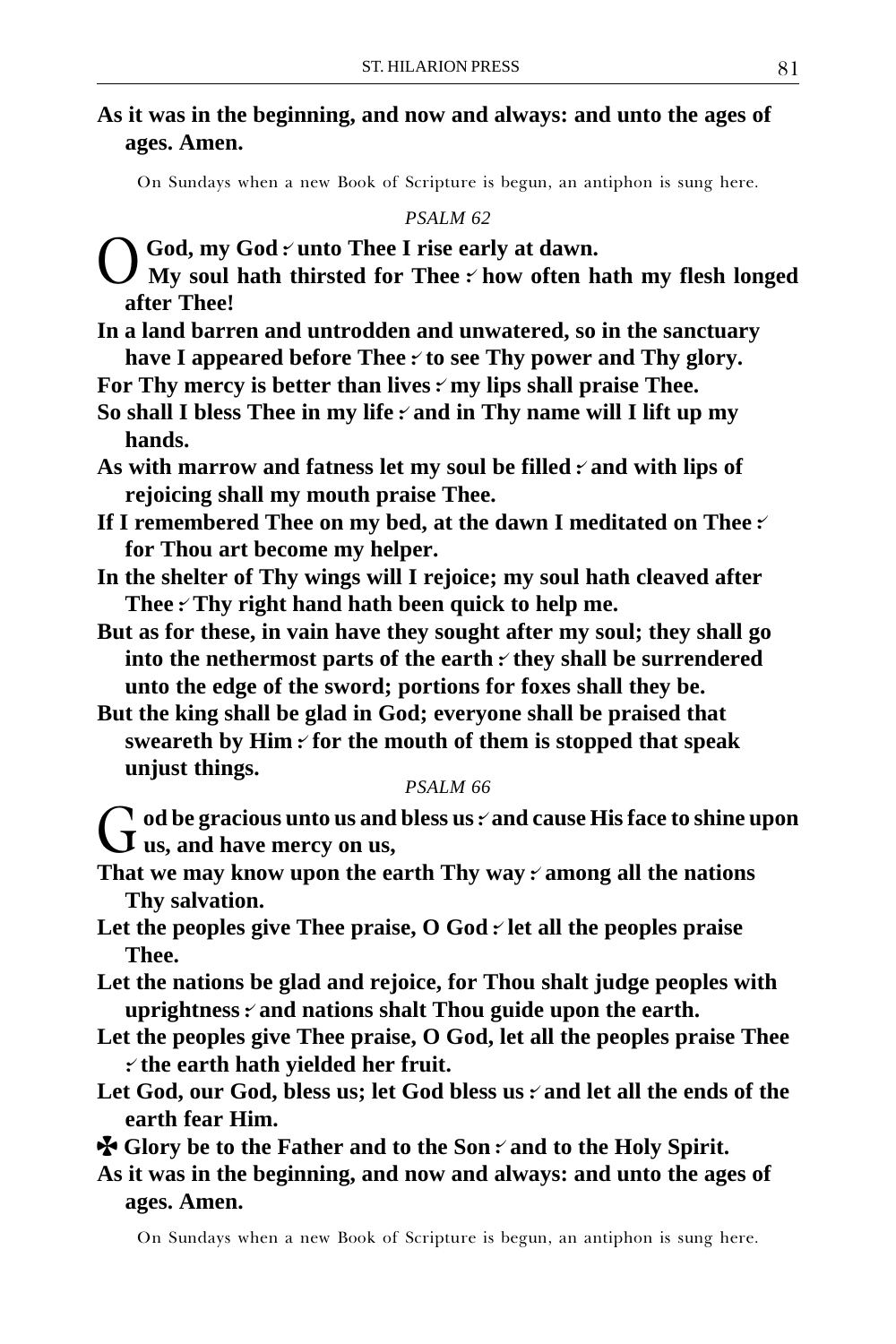*CANTICLE OF THE THREE YOUTHS* Called the Benedícite — Daniel  $3:57-88$ 

- **less the Lord, all ye works of the Lord**  $\leq$  O praise ye Him and Supremely exalt Him unto the ages. **supremely exalt Him unto the ages.**
- **Bless the Lord, ye Angels of the Lord ye heavens, bless the Lord.**
- **Bless the Lord, ye Angels of the Lord :** ye heavens, bless the Lord.<br>Bless the Lord, all ye waters that are above the heavens : bless the **Lord, all ye powers of the Lord.**
- **Bless the Lord, O sun and moon bless the Lord, ye stars of heaven.**
- **Bless the Lord, ye rain and dew bless the Lord, every wind of God.**
- **Bless the Lord, fire and heat of burning**  $\cdot$  bless the Lord, winter cold **and summer heat.**
- **Bless the Lord, O falls of dew and frost bless the Lord, O ice and cold.**
- **Bless the Lord, O hans of dew and frost: bless the Lord, O field cold**<br>Bless the Lord, O hoar-frosts and snows  $\cdot$  bless the Lord, O nights and **days.**
- **Bless the Lord, O light and darkness bless the Lord, O lightnings and clouds.**
- **Let the earth bless the Lord** -**let her praise Him and supremely exalt Him unto the ages.**
- **Bless the Lord, O mountains and hills bless the Lord, all things that spring up upon the earth.**
- **Bless the Lord, O fountains bless the Lord, O seas and rivers.**
- **Bless the Lord, O monsters of the sea, and all things that move in the waters**- **bless the Lord, all ye winged creatures of the sky.**
- **Bless the Lord, all ye beasts and cattle bless the Lord, ye sons of men.**
- **Let Israël bless the Lord** -**let him praise Him and supremely exalt Him unto the ages.**
- **Bless the Lord, ye priests of the Lord bless the Lord, ye servants of the Lord.**
- **Bless the Lord, ye spirits and ye souls of the righteous bless the Lord, ye Saints, and ye that be humble of heart.**
- **Bless the Lord, O Ananias, Azarias, and Misaël O praise ye Him and supremely exalt Him unto the ages.**

*At the doxology, just as for the Glory Be, turn east, cross yourself, & bow:*

- **Let us bless the Father and the Son with the Holy Spirit**-**let us praise Him and supremely exalt Him unto the ages.**
- **Blessed art Thou, O Lord, in the firmament of heaven and worthy of praise, and glorious, and supremely exalted unto the ages.**

On Sundays when a new Book of Scripture is begun, an antiphon is sung here.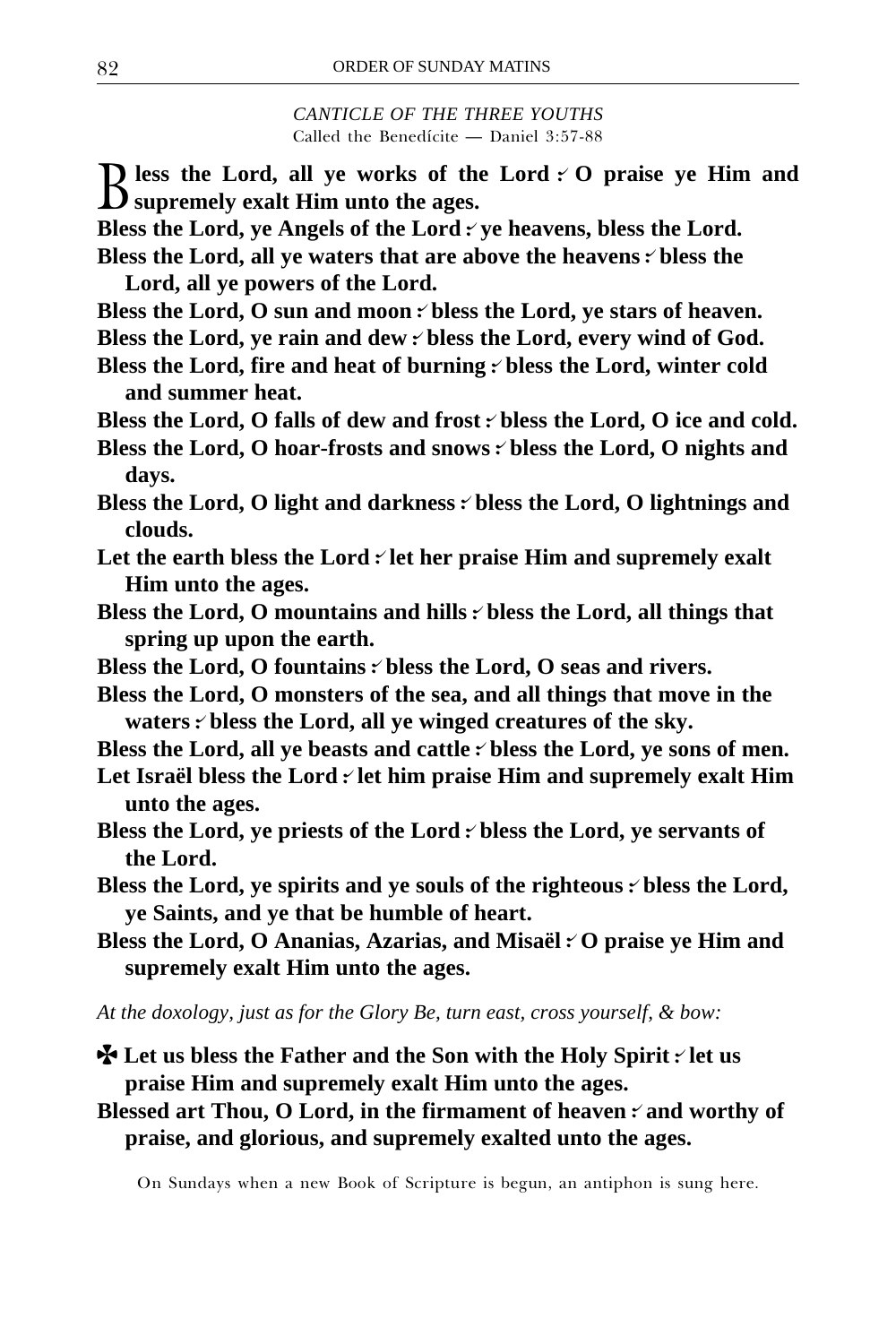#### *The Psalms of Praise*

#### *PSALM 148*

**Praise the Lord from the heavens**: praise Him in the highest.<br> **Praise Him, all ye His Angels: praise Him, all ye His hosts.** 

- **Praise Him, all ye His Angels praise Him, all ye His hosts.**
- **Praise Him, an ye rus Angels C praise Him, an ye rus hosts.**<br>Praise Him, O sun and moon praise Him, all ye stars and light.
- **Praise Him, ye heavens of heavens and thou water that art above the heavens; let them praise the name of the Lord.**
- **For He spake, and they came to be He commanded, and they were created.**
- **He established them for ever, yea, for ever and ever He hath set an ordinance, and it shall not pass away.**
- **Praise the Lord from the earth ye dragons, and all ye abysses.**
- **Fire, hail, snow, ice, blast of tempest which perform His word,**
- **The mountains and all the hills**-**fruitful trees, and all cedars,**
- **The beasts and all the cattle creeping things and winged birds,**
- **Kings of the earth and all peoples princes and all the judges of the earth,**
- **Young men and virgins, elders with the younger; let them praise the name of the Lord** -**for exalted is the name of Him alone.**
- **His praise is above the earth and heaven and He shall exalt the horn of His people.**
- **This is the hymn for all His saints**-**for the sons of Israël and for the people that draw nigh unto Him.**

#### *PSALM 149*

 $\bf{C}$  ing unto the Lord a new song  $\cdot$  His praise is in the church of the saints.

- $\int$  ing unto the Lord a new song His praise is in the church of the saints.<br>I Let Israël be glad in Him that made him let the sons of Sion rejoice **in their King.**
- **Let them praise His name in the dance**  $\cdot$  with the timbrel and the **psaltery let them chant unto Him.**
- **For the Lord taketh pleasure in His people and He shall exalt the meek with salvation.**
- **The saints shall boast in glory and they shall rejoice upon their beds.**
- **The high praise of God shall be in their throat and two-edged swords shall be in their hands:**
- **To do vengeance among the heathen punishments among the peoples:**
- **To bind their kings with fetters and their nobles with manacles of iron:**
- **To do among them the judgment that is written** -**this glory shall be to all His saints.**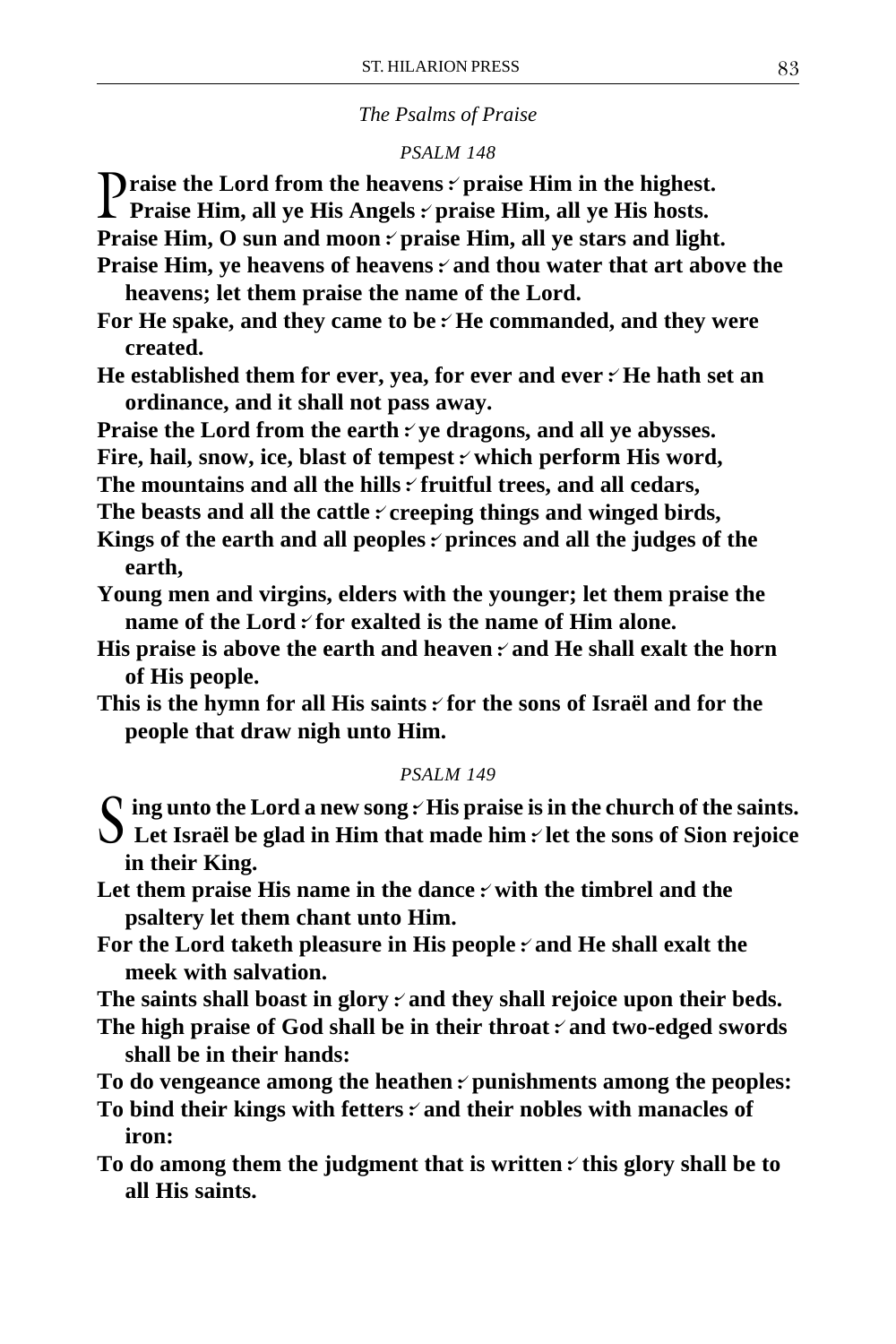#### *PSALM 150*

**Praise ye God in His saints**: praise Him in the firmament of His power.<br>Praise Him for His mighty acts: praise Him according to the

- **Praise Him for His mighty acts praise Him according to the multitude of His greatness.**
- **Praise Him with the sound of trumpet praise Him with the psaltery and harp.**

**Praise Him with timbrel and dance** - **praise Him with strings and flute.**

**Praise Him with tuneful cymbals, praise Him with cymbals of jubilation** -**let every breath praise the Lord.**

*M* **Glory be to the Father, and to the Son - and to the Holy Spirit. As it was in the beginning, and now and always**- **and unto the ages of ages. Amen.**

*varies*

#### *ANTIPHON*

Choir: The Lord is king, girded with strength, with the majesty of the Virtues, Whose throne is for ever. (cf. Ps. 92:1) Œ,

### *varies*

#### *CHAPTER*

Priest: Benediction, and glory, and wisdom, and thanksgiving, honour, and power, and strength to our God for ever and ever, amen. (Apoc., i.e., Rev., 7:12) Ų,

**Thanks be to God.**

*Choir 1:*

*HYMN OF ST. GREGORY THE GREAT*

*varies* Ų,

**ehold, the shadow of nightfall abateth, The dawn of daylight, scintillating, shineth; With every striving, let us all send our prayers To the Almighty.** *Choir 2:*

**That God our Father may in His compassion Drive all sloth from us, and grant us salvation, And bestow on us the kingdom of heaven By His sweet mercy.** *Both:*

 **The joy-creating Deity grant us this— The Son, the Father, and in equal manner, The Holy Spirit—He Whose glory through all The earth resoundeth. Amen.** *Server:*

*varies* Ų,

 **The Lord is king.** *(we say softly:)*

R. He is clothed with majesty, alleluya. (Ps. 92:1)

#### *CENSING*

Server: Benedícite. Priest: Dóminus. May it be blessed by Him in Whose honour it shal be burnt. In the name of the Father and Son and Holy Spirit. Amen. (& he censes)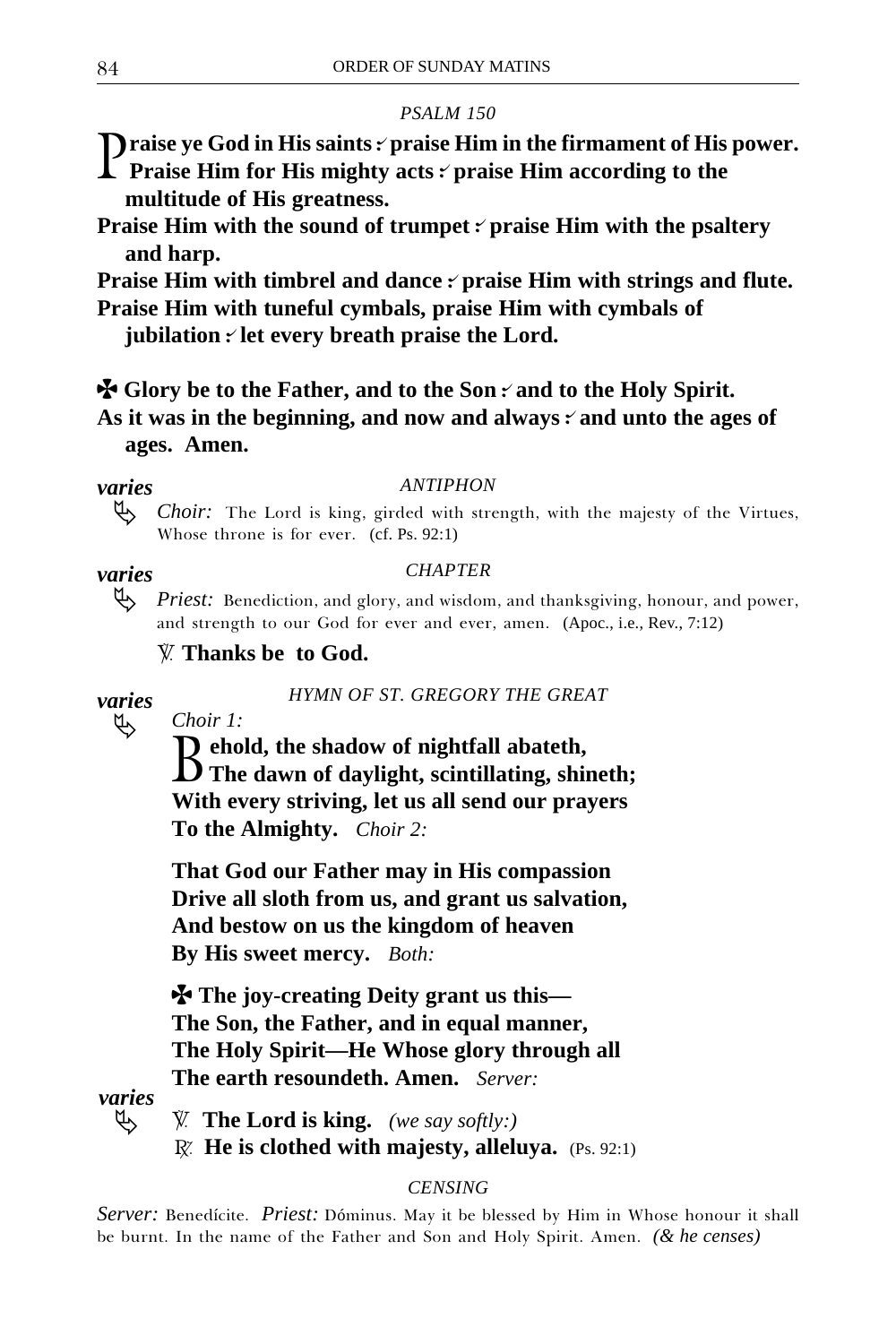*CANTICLE OF ZACHARIAS* Called the Benedictus — Luke  $1:68-79$ 

- **lessed be the Lord God of Israel**: for He hath visited and wrought redemption for His people. **redemption for His people.**
- **And hath raised up a horn of salvation for us**-**in the house of His servant David.**
- **As He spake by the mouth of His holy ones**-**the prophets of old.**
- **That we should be saved from our enemies and from the hand of all that hate us.**
- **To deal mercifully with our fathers and to remember His holy covenant.**
- **The oath which He sware to our father Abraham : that He would grant unto us,**
- **That we be delivered out of the hand of our enemies**-**that we might serve Him without fear,**
- In holiness and righteousness before Him  $\cdot$  all the days of our life.
- **And thou, O child, shalt be called the prophet of the Most High** -**for thou shalt go before the face of the Lord, to prepare His ways.**
- **To give knowledge of salvation unto His people by the remission of their sins.**
- **Through the bowels of mercy of our God** : whereby the Dayspring **from on high hath visited us.**
- **To give light to them that sit in darkness and in the shadow of death to guide our feet into the way of peace.**

*On very great Feasts, the antiphon is repeated here.*

*M* **Glory be to the Father and to the Son - and to the Holy Spirit. As it was in the beginning, and now and always**- **and unto the ages of ages. Amen.**

## *varies*

## *ANTIPHON OF THE DAY*

Choir: In holiness let us serve the Lord, and He will deliver us from our enemies. Ŀ,

## *KYRIELEYSON*

(that is, Lord, have mercy; Christ, have mercy; Lord, have mercy.)

| Choir 1: Kyrieléyson.  |       | Choir 2: Xristeléyson. |
|------------------------|-------|------------------------|
| Choir 2: Kyrieléyson.  |       | Choir 1: Kyrieléyson.  |
| Choir 1: Kyrieléyson.  |       | Choir 2: Kyrieléyson.  |
| Choir 2: Xristeléyson. | Both: | Kyrieléyson.           |
| Choir 1: Xristeléyson. |       |                        |

*The Priest says, singing aloud:*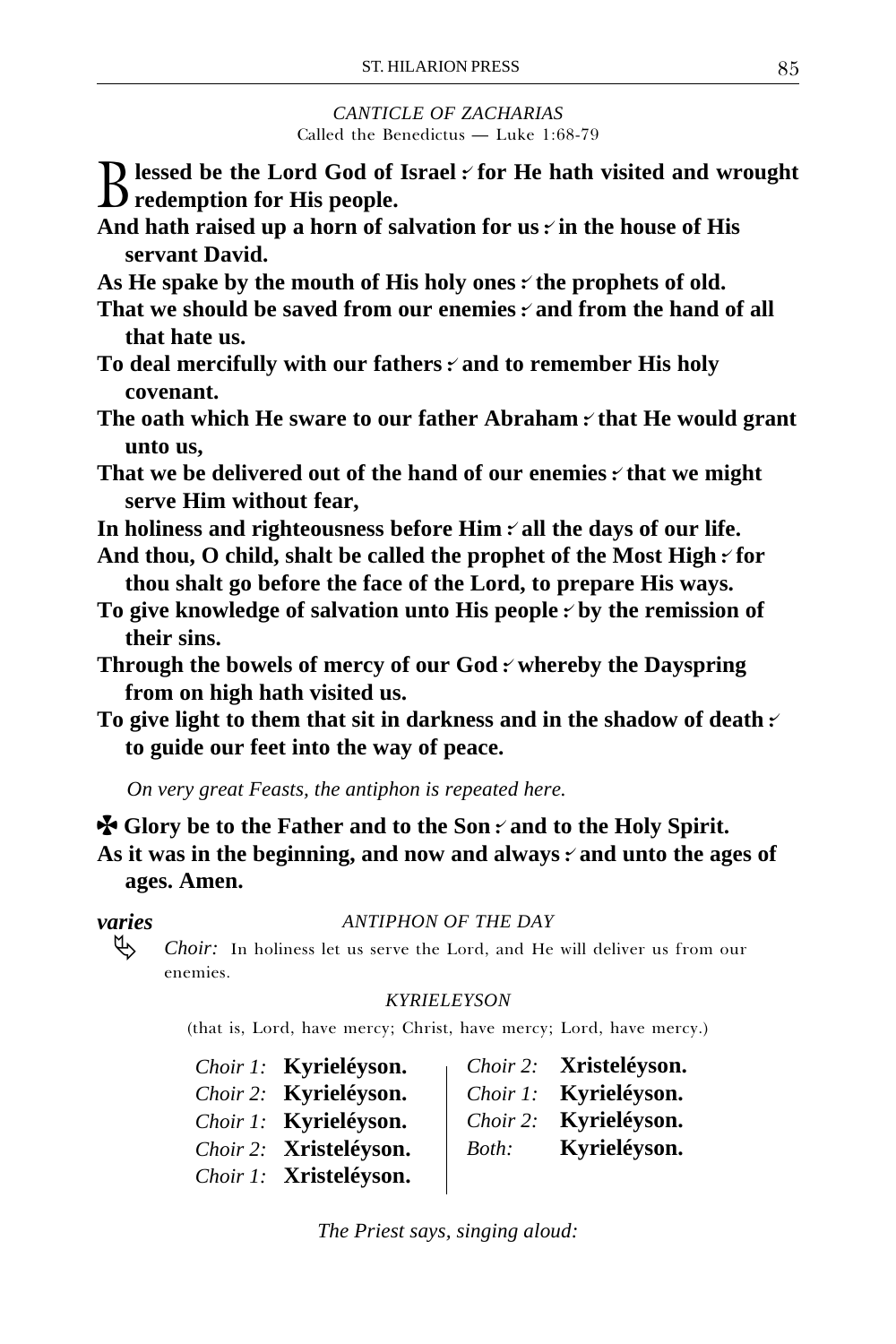ur Father, Who art in heaven, hallowed be Thy name. Thy kingdom come. Thy will be done on earth as it is in heaven. Give us this day our daily bread, and forgive us our debts as we forgive our debtors. And lead us not into temptation,  $\left(\text{all:}\right)$ 

R. But deliver us from evil. *Priest:* 

## $\mathbb{V}$ . The Lord be with you.  $\mathbb{R}^{\prime}$ . And with thy spirit. *Priest:* Let us pray.

COLLECT OF THE DAY, OR: Priest: varies Lord, look graciously upon the morning prayers of Thy humble servants, Ų, and illumine the hidden things of our heart by the healing of Thy compassion, that dark desires may not take hold of those whom the light of Thy heavenly grace hath fashioned anew.  $\clubsuit$  Through our Lord Jesus Christ Thy Son, Who liveth and reigneth with Thee in the unity of the Holy Spirit, God through all the ages of ages. R. Amen.

*Priest:*  $\mathbb{V}$ . The Lord be with you.  $\mathbb{R}$ . And with thy spirit.

Server:  $\check{V}$ . Let us bless the Lord. R. Thanks be to God.

### **BISHOP'S BLESSING**

Deacon: O Prince of the Church, shepherd to the sheep, may it **please thee to bless the people entrusted to thy care.** (to the people:) With meekness and with charity, bow down yourselves for a **blessing.** R. Thanks be to God. The Bishop sings the proper blessings over the people; each time we answer:  $\mathbb{R}^{\prime}$ . **Amen.** 

#### **COMMEMORATION OF THE HOLY TRINITY**

*Choir*: Deliver us and save us and make us righteous, O Blessed Trinity!

## V. Blessed be the name of the Lord.

#### R. From henceforth and for evermore. (Ps. 112:2) Priest:

Let us pray. O almighty, everlasting God, Who hast given us Thy servants grace by confessing the true Faith, to acknowledge the glory of the eternal Trinity, and in the might of Thy majesty to worship the Unity: we beseech Thee that by our steadfastness in this Faith we may be defended for ever from all adversities.  $\blacktriangleright$  In which Trinity Thou livest and reignest, one God through all the ages of ages. R. Amen.

#### **COMMEMORATION OF OUR LADY**

*Choir:* Blessed Mother and unwedded Virgin, glorious Queen of the world, intercede in our behalf unto the Lord.

## $\mathbb{V}$  After childbirth, O Virgin, thou didst remain inviolate. R. O Theotókos, intercede in our behalf. Priest:

et us pray. Forgive, we beseech Thee, O Lord, the transgressions of Thy servants, that we who do not succeed in pleasing Thee by our actions may be saved at the intercession of her that conceived Thy Son, our Lord God.  $\clubsuit$  Who with Thee and the Holy Spirit liveth and reigneth, God through all the ages of ages. R. Amen.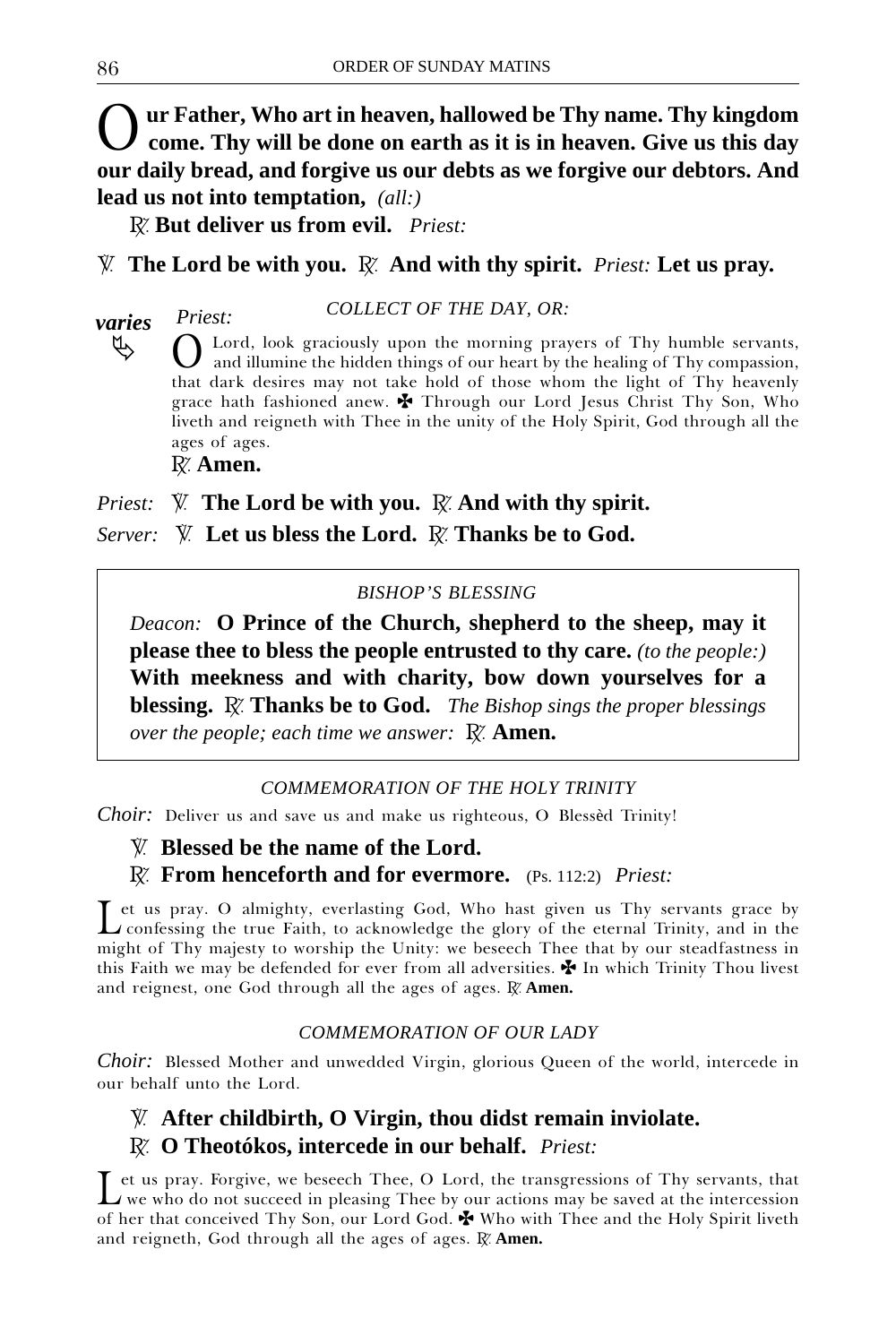#### SAINT OF THE DAY - As Appointed

#### *varies*  $\Rightarrow$ The Saint's antiphon, versicle, & collect are sung; or:

*Choir:* With a palm the Saints are come to the kingdom; they are found worthy of crowns of beauty from the hand of the Lord.

## V Wondrous is God in His Saints, the God of Israël.  $R\hat{X}$ . He will give power and strength unto His people. (Ps. 67:38)

et us pray. Grant, we beseech Thee, O almighty God, that we who celebrate the natality L of blessed N. (and N.) Thy (martyr(s) or confessor(s), may at (his) intercession be strengthened in the love of Thy name.  $\blacktriangleright$  Through our Lord Jesus Christ Thy Son, Who liveth and reigneth with Thee in the unity of the Holy Spirit, God through all the ages of ages. R. Amen.

#### **COMMEMORATION OF ALL SAINTS**

*Choir:* The Saints shall boast in glory, and they shall rejoice upon their beds. (Ps. 149:6)

### $\mathcal Y$ . Wondrous is God in His Saints. (Ps. 67:38)  $\mathcal X$ . And glorious in His majesty.

et us pray. Being pleased by the intercession of all Thy Saints, especially our most pure Lidy, the Mother of God and Ever-Virgin Mary, the holy and chosen Archangels Michael, Raphael, and Gabriel, Thy holy Baptist and Forerunner John, and Saints N. and N., we beseech Thee, O Lord, both to grant us forgiveness of sins and to bestow on us Thine eternal healings.  $\blacktriangleright$  Through our Lord Jesus Christ Thy Son, Who liveth and reigneth with Thee in the unity of the Holy Spirit, God through all the ages of ages. R. Amen.

#### COMM. OF ST. JOHN OF SAN FRANCISCO

*Choir*: Not clothed in soft garments, nor dwelling in the houses of princes, as an unshakeable warrior of Christ he watched steadfastly in prayer, having boldness before the Lord; and his prayer rose up before God as the odour of incense, redolent with purity.

#### *V.* Pray for us, blessed John.

### R. That we may be made worthy of the promises of Christ. Priest:

et us pray. O almighty and merciful God, inspirer of every good deed and lover of L holiness, grant unto us Thy servants, who keep with piety the holy memory of Thy blessed confessor and hierarch John, that by the prayers of him whose righteous life we reverence, we may be united to the company of the heavenly citizens.  $\blacktriangleright$  Through our Lord Jesus Christ Thy Son, Who liveth and reigneth with Thee in the unity of the Holy Spirit, God through all the ages of ages. R. Amen.

#### **DISMISSAL**

## *Priest:*  $\mathbb{V}$  The Lord be with you.  $\mathbb{R}$  And with thy spirit. Server:  $\mathbb{V}$ . Let us bless the Lord. R. Thanks be to God.

#### **BISHOP'S BLESSING**

 $\mathbb{V}$  Our help is in the name of the Lord.  $\mathbb{R}$  Who hath made heaven & the earth.  $\mathbb{V}$  Blessed be the name of the Lord. R. From henceforth and for evermore.  $\mathbb{V}$ . The Lord be with you.  $\mathbb{R}^{\prime}$ . And with thy spirit. Bishop: Let us pray. May the blessing of God, the Father and the Son and the Holy Spirit, come down upon you and remain for ever. R. Amen.

*Priest, softly:*  $\bullet$  In the name... Our Father... Rejoice, Mary... (p. 1)